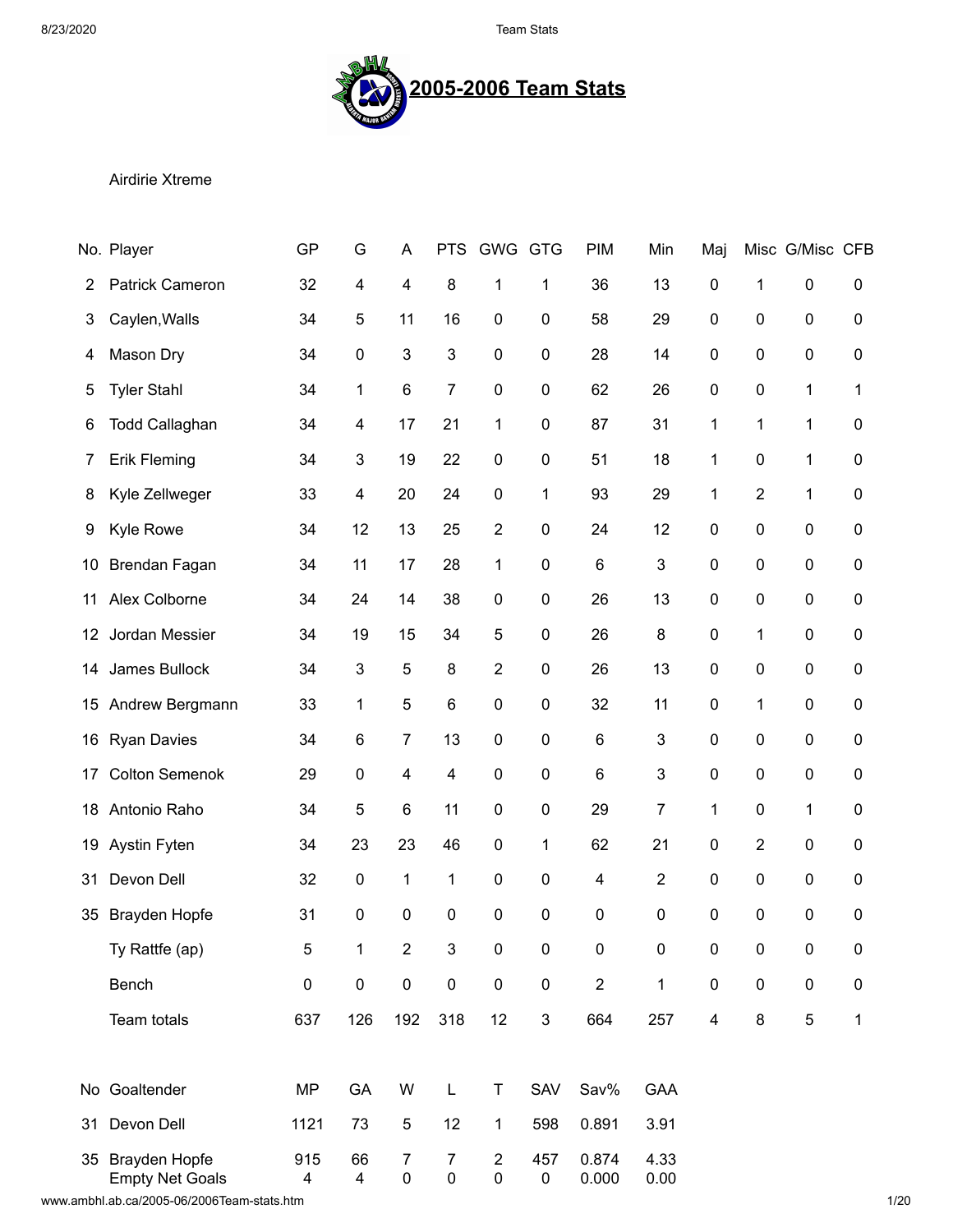Team Totals 2040 143 12 19 3 851 0.856 4.21

CAC Lehigh Inland Cement

|    | No. Player                 | <b>GP</b>   | G                | A              | <b>PTS</b>     | <b>GWG</b>     | <b>GTG</b>     | <b>PIM</b>     | Min            | Maj          |                  | Misc G/Misc CFB  |           |
|----|----------------------------|-------------|------------------|----------------|----------------|----------------|----------------|----------------|----------------|--------------|------------------|------------------|-----------|
| 1  | James Priestner            | 33          | $\pmb{0}$        | $\overline{2}$ | $\overline{2}$ | 0              | 0              | $\,6$          | 3              | $\mathbf 0$  | $\boldsymbol{0}$ | $\pmb{0}$        | 0         |
| 2  | <b>Andrew Rudzitis</b>     | 34          | 5                | 17             | 22             | $\mathbf 0$    | 0              | 34             | 17             | 0            | 0                | $\pmb{0}$        | 0         |
| 4  | <b>Ryan Button</b>         | 28          | 9                | 26             | 35             | $\overline{2}$ | 0              | 37             | 11             | 1            | $\mathbf 0$      | $\mathbf{1}$     | 0         |
| 5  | Cody Stackaruk             | 34          | 6                | 19             | 25             | 1              | 0              | 42             | 21             | 0            | 0                | $\pmb{0}$        | 0         |
| 7  | Jordan Brimner             | 34          | 5                | 8              | 13             | $\pmb{0}$      | 0              | 20             | 10             | $\mathbf 0$  | $\pmb{0}$        | $\pmb{0}$        | 0         |
| 8  | <b>Connor Grimes</b>       | 34          | 3                | $\,6$          | 9              | $\mathbf{1}$   | 0              | $\overline{2}$ | 1              | 0            | 0                | $\boldsymbol{0}$ | 0         |
| 9  | Markus Gerbrandt           | 33          | 18               | 24             | 42             | $\mathbf 0$    | 0              | 8              | 4              | $\mathbf 0$  | $\mathbf 0$      | $\boldsymbol{0}$ | 0         |
| 10 | <b>Colin Beaver</b>        | 33          | 3                | $6\phantom{1}$ | 9              | $\mathbf 0$    | 0              | 16             | 8              | 0            | 0                | $\boldsymbol{0}$ | 0         |
| 11 | Derek Troock               | 10          | 3                | 1              | 4              | $\mathbf 0$    | 0              | $\overline{2}$ | 1              | $\mathbf 0$  | 0                | $\pmb{0}$        | 0         |
| 12 | Jeremy Burns               | 34          | $\,6$            | 15             | 21             | 1              | 0              | 12             | 6              | 0            | 0                | $\boldsymbol{0}$ | 0         |
| 14 | <b>Briemen Snell</b>       | 34          | 15               | 15             | 30             | 3              | 1              | 18             | 9              | $\mathbf 0$  | $\pmb{0}$        | $\pmb{0}$        | 0         |
| 15 | <b>Burke Gallimore</b>     | 34          | 57               | 51             | 108            | 10             | 0              | 54             | 27             | 0            | 0                | $\pmb{0}$        | 0         |
| 16 | Cole Poznikoff             | 28          | $\pmb{0}$        | 12             | 12             | $\pmb{0}$      | 0              | $\overline{2}$ | 1              | $\mathbf 0$  | $\pmb{0}$        | $\pmb{0}$        | 0         |
| 17 | <b>Michael Burns</b>       | 33          | 29               | 38             | 67             | $\mathbf{3}$   | 1              | 12             | 6              | 0            | 0                | $\boldsymbol{0}$ | 0         |
| 18 | Morrissy Doran             | 32          | 6                | 13             | 19             | $\overline{2}$ | 0              | 26             | 8              | $\mathbf 0$  | 1                | $\pmb{0}$        | 0         |
| 19 | Jordan Kochan              | 34          | 33               | 21             | 54             | 5              | 0              | 18             | 9              | 0            | 0                | $\mathbf 0$      | 0         |
| 20 | <b>Braden Millan</b>       | 30          | 4                | 11             | 15             | $\mathbf 0$    | 0              | 20             | 5              | $\mathbf 0$  | 1                | $\pmb{0}$        | 0         |
| 22 | Joshua Middleton           | 28          | 1                | 5              | 6              | $\mathbf 0$    | 0              | 4              | $\overline{2}$ | 0            | 0                | $\boldsymbol{0}$ | 0         |
| 31 | <b>Christopher Sharkey</b> | 31          | $\boldsymbol{0}$ | 0              | 0              | $\mathbf 0$    | 0              | 0              | 0              | $\mathbf 0$  | $\mathbf 0$      | $\pmb{0}$        | 0         |
|    | David Fedorak (ap)         | 1           | $\pmb{0}$        | $\pmb{0}$      | $\pmb{0}$      | $\pmb{0}$      | 0              | 0              | 0              | $\pmb{0}$    | $\pmb{0}$        | $\pmb{0}$        | 0         |
|    | Lali Toor (ap)             | $\mathbf 1$ | $\pmb{0}$        | $\pmb{0}$      | $\pmb{0}$      | $\pmb{0}$      | $\pmb{0}$      | $\pmb{0}$      | $\pmb{0}$      | $\pmb{0}$    | $\pmb{0}$        | $\pmb{0}$        | 0         |
|    | Taylor Bell (ap)           | 1           | $\pmb{0}$        | $\pmb{0}$      | $\pmb{0}$      | $\pmb{0}$      | 0              | $\pmb{0}$      | $\pmb{0}$      | $\pmb{0}$    | $\pmb{0}$        | $\pmb{0}$        | 0         |
|    | Senate Patton (ap)         | $\mathbf 1$ | $\pmb{0}$        | $\pmb{0}$      | $\pmb{0}$      | $\pmb{0}$      | $\pmb{0}$      | $\pmb{0}$      | $\pmb{0}$      | $\pmb{0}$    | $\pmb{0}$        | $\pmb{0}$        | 0         |
|    | Bench                      | 0           | $\pmb{0}$        | $\pmb{0}$      | $\pmb{0}$      | $\pmb{0}$      | $\pmb{0}$      | $10$           | 5              | $\pmb{0}$    | $\pmb{0}$        | $\pmb{0}$        | 0         |
|    | Team totals                | 595         | 203              | 290            | 493            | 28             | $\overline{2}$ | 343            | 154            | $\mathbf{1}$ | $\boldsymbol{2}$ | $\mathbf{1}$     | $\pmb{0}$ |
|    |                            |             |                  |                |                |                |                |                |                |              |                  |                  |           |

No Goaltender MP GA W L T SAV Sav% GAA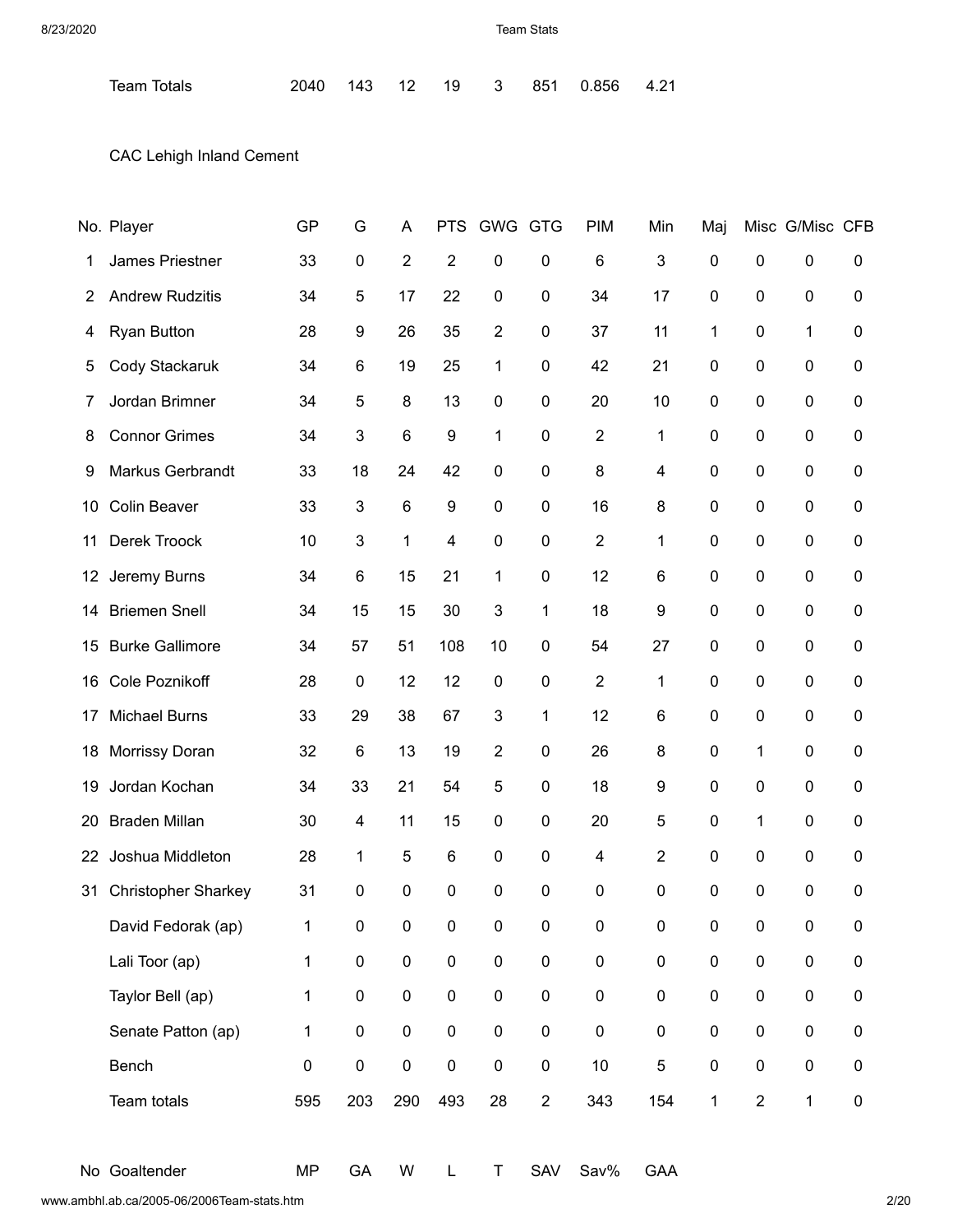| 8/23/2020 |                            |              |                  |                           |                |                  | <b>Team Stats</b> |            |                  |           |              |                 |           |
|-----------|----------------------------|--------------|------------------|---------------------------|----------------|------------------|-------------------|------------|------------------|-----------|--------------|-----------------|-----------|
| 1         | James Priestner            | 1335         | 45               | 21                        | 1              | 0                | 481               | 0.914      | 2.02             |           |              |                 |           |
| 31        | <b>Christopher Sharkey</b> | 705          | 29               | 8                         | $\overline{2}$ | $\overline{2}$   | 220               | 0.884      | 2.47             |           |              |                 |           |
|           | <b>Empty Net Goals</b>     | 0            | $\boldsymbol{0}$ | $\pmb{0}$                 | $\pmb{0}$      | $\pmb{0}$        | $\pmb{0}$         | 0.000      | 0.00             |           |              |                 |           |
|           | <b>Team Totals</b>         | 2040         | 74               | 29                        | 3              | $\sqrt{2}$       | 598               | 0.890      | 2.18             |           |              |                 |           |
|           | East Central Chill         |              |                  |                           |                |                  |                   |            |                  |           |              |                 |           |
|           | No. Player                 | GP           | G                | A                         |                | PTS GWG GTG      |                   | <b>PIM</b> | Min              | Maj       |              | Misc G/Misc CFB |           |
| 1         | Jesse Hawiuk               | 32           | $\pmb{0}$        | $\pmb{0}$                 | $\pmb{0}$      | $\pmb{0}$        | $\pmb{0}$         | $\pmb{0}$  | $\pmb{0}$        | 0         | 0            | 0               | 0         |
| 2         | Jordan Graber              | 34           | 1                | 1                         | $\overline{2}$ | $\pmb{0}$        | $\pmb{0}$         | 16         | 8                | 0         | $\pmb{0}$    | 0               | 0         |
| 3         | Aaron Neumeier             | 33           | 2                | $\pmb{0}$                 | $\overline{2}$ | $\pmb{0}$        | $\pmb{0}$         | 16         | 8                | 0         | $\pmb{0}$    | 0               | 0         |
| 4         | <b>Blaine Gendre</b>       | 31           | $\sqrt{2}$       | 1                         | 3              | $\pmb{0}$        | $\pmb{0}$         | 14         | 7                | 0         | $\pmb{0}$    | 0               | 0         |
| 5         | Jordan Evans               | 34           | 3                | 11                        | 14             | $\pmb{0}$        | $\pmb{0}$         | 20         | 10               | 0         | $\pmb{0}$    | 0               | 0         |
| 6         | Kyle Keith                 | 34           | 1                | $\sqrt{5}$                | 6              | $\pmb{0}$        | $\pmb{0}$         | 72         | 31               | 0         | $\mathbf{1}$ | 0               | 0         |
| 7         | <b>Tyson Glazier</b>       | 34           | 3                | $\overline{7}$            | 10             | $\pmb{0}$        | $\pmb{0}$         | 18         | 9                | 0         | $\pmb{0}$    | 0               | 0         |
| 8         | Cam Carreau                | 34           | 17               | 17                        | 34             | 4                | 0                 | 82         | 41               | 0         | $\pmb{0}$    | 0               | 0         |
| 9         | Adam Mcdavid               | 34           | 16               | 19                        | 35             | $\pmb{0}$        | 0                 | 20         | 5                | 0         | 1            | 0               | 0         |
| 10        | Kyle Knelsen               | 34           | 11               | 12                        | 23             | $\overline{2}$   | $\pmb{0}$         | 90         | 35               | 0         | 1            | 1               | 1         |
| 11        | <b>Andrew Williams</b>     | 34           | 18               | 22                        | 40             | $\overline{2}$   | 1                 | 44         | 17               | 0         | 1            | 0               | 0         |
|           | 12 Jesse Koch              | 34           | $\,6$            | $\,6$                     | 12             | $\pmb{0}$        | $\pmb{0}$         | 10         | 5                | $\pmb{0}$ | $\pmb{0}$    | 0               | 0         |
|           | 14 Jared Williams          | 34           | 4                | 10                        | 14             | 0                | $\pmb{0}$         | 38         | 19               | 0         | 0            | 0               | 0         |
|           | 15 Patrick Coady           | 31           | $\pmb{0}$        | $\overline{\mathbf{4}}$   | $\overline{4}$ | $\pmb{0}$        | $\pmb{0}$         | 12         | $\,6$            | 0         | $\pmb{0}$    | $\pmb{0}$       | $\pmb{0}$ |
| 16        | Justin Winther             | 29           | $\mathbf{1}$     | $\overline{2}$            | 3              | 1                | $\pmb{0}$         | 38         | 14               | 0         | 1            | $\pmb{0}$       | 0         |
| 17        | Mitchell Gillespie         | 33           | $\boldsymbol{7}$ | $\boldsymbol{9}$          | 16             | $\mathbf{1}$     | $\pmb{0}$         | 18         | $\boldsymbol{9}$ | 0         | $\pmb{0}$    | $\pmb{0}$       | $\pmb{0}$ |
|           | 18 Ryan Staal              | 34           | $\pmb{0}$        | $\pmb{0}$                 | $\pmb{0}$      | $\pmb{0}$        | $\pmb{0}$         | 16         | 8                | 0         | $\pmb{0}$    | $\pmb{0}$       | 0         |
| 19        | Justin Weller              | 33           | $\bf 8$          | 10                        | 18             | $\pmb{0}$        | 1                 | 70         | 35               | 0         | $\pmb{0}$    | 0               | 0         |
| 31        | Dawson Guhle               | 31           | $\pmb{0}$        | $\pmb{0}$                 | $\pmb{0}$      | $\pmb{0}$        | $\pmb{0}$         | $\pmb{0}$  | $\pmb{0}$        | 0         | $\pmb{0}$    | 0               | 0         |
|           | Bench                      | 0            | $\pmb{0}$        | $\pmb{0}$                 | $\pmb{0}$      | $\pmb{0}$        | $\pmb{0}$         | 12         | 6                | 0         | $\pmb{0}$    | $\pmb{0}$       | $\pmb{0}$ |
|           | Team totals                | 627          | 100              | 136                       | 236            | $10$             | $\overline{2}$    | 606        | 273              | $\pmb{0}$ | $\mathbf 5$  | $\mathbf 1$     | 1         |
|           | No Goaltender              | <b>MP</b>    | GA               | W                         | L              | Τ                | SAV               | Sav%       | <b>GAA</b>       |           |              |                 |           |
| 1         | Jesse Hawiuk               | 988          | 64               | $\boldsymbol{9}$          | 8              | $\pmb{0}$        | 497               | 0.886      | 3.89             |           |              |                 |           |
| 31        | Dawson Guhle               | 1051         | 75               | $\ensuremath{\mathsf{3}}$ | 12             | $\boldsymbol{2}$ | 572               | 0.884      | 4.28             |           |              |                 |           |
|           | <b>Empty Net Goals</b>     | $\mathbf{1}$ | $\mathbf{1}$     | $\pmb{0}$                 | $\pmb{0}$      | $\pmb{0}$        | $\pmb{0}$         | 0.000      | 0.00             |           |              |                 |           |

www.ambhl.ab.ca/2005-06/2006Team-stats.htm 3/20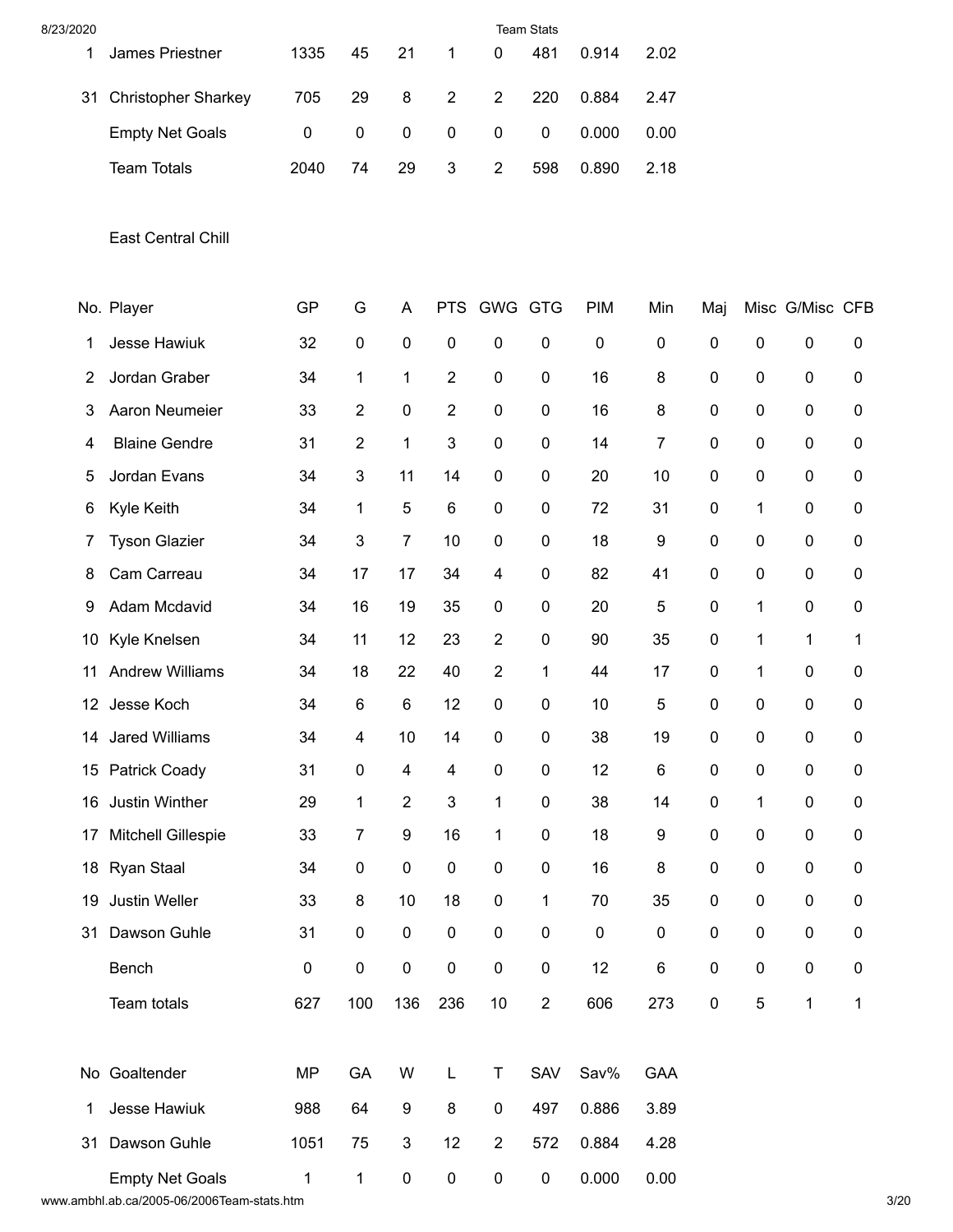| 8/23/2020   |  |  | Team Stats |  |                                 |  |
|-------------|--|--|------------|--|---------------------------------|--|
| Team Totals |  |  |            |  | 2040 140 12 20 2 871 0.862 4.12 |  |

## Fort McMurray CEDA Reactor Barons

|                   | No. Player                                   | GP        | G                | A                       | <b>PTS</b>              | <b>GWG</b>             | <b>GTG</b>        | <b>PIM</b>              | Min            | Maj                       |                  | Misc G/Misc CFB  |                |
|-------------------|----------------------------------------------|-----------|------------------|-------------------------|-------------------------|------------------------|-------------------|-------------------------|----------------|---------------------------|------------------|------------------|----------------|
| 1                 | <b>Travis Pinksen</b>                        | 32        | $\pmb{0}$        | $\pmb{0}$               | $\pmb{0}$               | 0                      | $\pmb{0}$         | $\overline{2}$          | 1              | $\pmb{0}$                 | $\pmb{0}$        | $\pmb{0}$        | 0              |
| 2                 | Matt Szpak                                   | 34        | $\overline{2}$   | 4                       | $\,6$                   | 0                      | $\boldsymbol{0}$  | 20                      | 10             | $\pmb{0}$                 | $\pmb{0}$        | $\pmb{0}$        | 0              |
| 4                 | Sheldon Ireland                              | 31        | 6                | 11                      | 17                      | $\pmb{0}$              | $\pmb{0}$         | $\overline{2}$          | 1              | $\pmb{0}$                 | $\pmb{0}$        | $\pmb{0}$        | 0              |
| 5                 | <b>Tim Smerek</b>                            | 34        | $\pmb{0}$        | 5                       | 5                       | $\mathbf 0$            | $\boldsymbol{0}$  | 36                      | 18             | $\pmb{0}$                 | $\boldsymbol{0}$ | $\pmb{0}$        | 0              |
| 8                 | Dylan Seymour                                | 30        | 15               | 11                      | 26                      | $\pmb{0}$              | $\boldsymbol{0}$  | 48                      | 24             | $\pmb{0}$                 | $\pmb{0}$        | $\pmb{0}$        | 0              |
| 9                 | <b>Graham Smerek</b>                         | 34        | $\overline{2}$   | $\overline{\mathbf{4}}$ | $\,6$                   | 0                      | $\boldsymbol{0}$  | 10                      | 5              | $\boldsymbol{0}$          | $\boldsymbol{0}$ | $\pmb{0}$        | 0              |
| 10                | Alex Diduch                                  | 34        | 11               | 9                       | 20                      | 0                      | $\boldsymbol{0}$  | 74                      | 32             | $\pmb{0}$                 | 1                | $\pmb{0}$        | 0              |
| 11                | Kyle Sweetapple                              | 34        | $\pmb{0}$        | 5                       | 5                       | $\mathbf 0$            | $\boldsymbol{0}$  | 24                      | 12             | $\mathbf 0$               | $\boldsymbol{0}$ | 0                | 0              |
| $12 \overline{ }$ | <b>Dylan Thomas</b>                          | 34        | 1                | $\mathbf{3}$            | $\overline{\mathbf{4}}$ | 0                      | $\boldsymbol{0}$  | 18                      | 9              | $\pmb{0}$                 | $\boldsymbol{0}$ | $\pmb{0}$        | 0              |
| 13                | Jordan Koopmans                              | 31        | 4                | $\overline{7}$          | 11                      | 0                      | $\pmb{0}$         | 135                     | 40             | 1                         | 2                | 3                | $\overline{2}$ |
| 14                | Kevin Mellon                                 | 33        | $\overline{c}$   | 3                       | 5                       | 0                      | $\pmb{0}$         | 14                      | 7              | $\pmb{0}$                 | $\pmb{0}$        | 0                | 0              |
| 15                | <b>Tyler Posch</b>                           | 34        | 22               | 11                      | 33                      | $\mathbf 0$            | $\pmb{0}$         | 167                     | 51             | 1                         | 5                | 1                | $\overline{2}$ |
| 16                | Calan Evancio                                | 34        | 1                | 8                       | $\boldsymbol{9}$        | $\pmb{0}$              | 0                 | 138                     | 49             | $\pmb{0}$                 | 4                | $\pmb{0}$        | 0              |
| 18                | Jordan Dyke                                  | 34        | 5                | $\overline{\mathbf{4}}$ | $\boldsymbol{9}$        | 0                      | $\boldsymbol{0}$  | 18                      | 9              | $\boldsymbol{0}$          | $\boldsymbol{0}$ | $\pmb{0}$        | 0              |
| 19                | Justin Remillard                             | 34        | 8                | 9                       | 17                      | 0                      | $\pmb{0}$         | 79                      | 27             | 1                         | $\pmb{0}$        | $\overline{2}$   | 0              |
| 21                | Kody Gaumond                                 | 31        | $\overline{2}$   | 5                       | $\overline{7}$          | $\mathbf 0$            | $\pmb{0}$         | $\overline{2}$          | 1              | $\mathbf 0$               | $\pmb{0}$        | 0                | 0              |
| 31                | <b>Taylor Jenkins</b>                        | 33        | $\pmb{0}$        | $\pmb{0}$               | $\mathbf 0$             | 0                      | $\pmb{0}$         | $\pmb{0}$               | $\pmb{0}$      | $\mathbf 0$               | $\pmb{0}$        | $\pmb{0}$        | 0              |
|                   | Ken Whitman (ap)                             | 9         | $\pmb{0}$        | 1                       | 1                       | $\mathbf 0$            | $\pmb{0}$         | 4                       | $\overline{2}$ | $\mathbf 0$               | $\boldsymbol{0}$ | $\boldsymbol{0}$ | 0              |
|                   | Sean Zuk (ap)                                | 1         | $\boldsymbol{0}$ | $\boldsymbol{0}$        | 0                       | $\pmb{0}$              | $\pmb{0}$         | 0                       | 0              | $\mathbf 0$               | $\boldsymbol{0}$ | 0                | 0              |
|                   | Taylor Bragant (ap)                          | 1         | $\boldsymbol{0}$ | $\pmb{0}$               | $\pmb{0}$               | $\pmb{0}$              | $\boldsymbol{0}$  | $\overline{2}$          | 1              | $\pmb{0}$                 | $\pmb{0}$        | $\pmb{0}$        | 0              |
|                   | Bench                                        | $\pmb{0}$ | $\pmb{0}$        | $\pmb{0}$               | $\pmb{0}$               | $\pmb{0}$              | $\pmb{0}$         | $\overline{\mathbf{4}}$ | $\sqrt{2}$     | $\pmb{0}$                 | $\pmb{0}$        | $\pmb{0}$        | $\pmb{0}$      |
|                   | Team totals                                  | 572       | 81               | 100                     | 181                     | $\pmb{0}$              | $\pmb{0}$         | 797                     | 301            | $\ensuremath{\mathsf{3}}$ | 12               | $\,6$            | 4              |
|                   |                                              |           |                  |                         |                         |                        |                   |                         |                |                           |                  |                  |                |
|                   | No Goaltender                                | <b>MP</b> | GA               | W                       | L                       | T                      | SAV               | Sav%                    | <b>GAA</b>     |                           |                  |                  |                |
| 1                 | <b>Travis Pinksen</b>                        | 1059      | 158              | $\pmb{0}$               | 16                      | $\pmb{0}$              | 775               | 0.831                   | 8.95           |                           |                  |                  |                |
| 31                | <b>Taylor Jenkins</b>                        | 941       | 180              | $\pmb{0}$               | 18                      | $\pmb{0}$              | 781               | 0.813                   | 11.48          |                           |                  |                  |                |
|                   | <b>Empty Net Goals</b><br><b>Team Totals</b> | 0<br>2000 | $\pmb{0}$<br>338 | $\pmb{0}$<br>$\pmb{0}$  | $\pmb{0}$<br>34         | $\pmb{0}$<br>$\pmb{0}$ | $\pmb{0}$<br>1251 | 0.000<br>0.787          | 0.00<br>10.14  |                           |                  |                  |                |

www.ambhl.ab.ca/2005-06/2006Team-stats.htm 4/20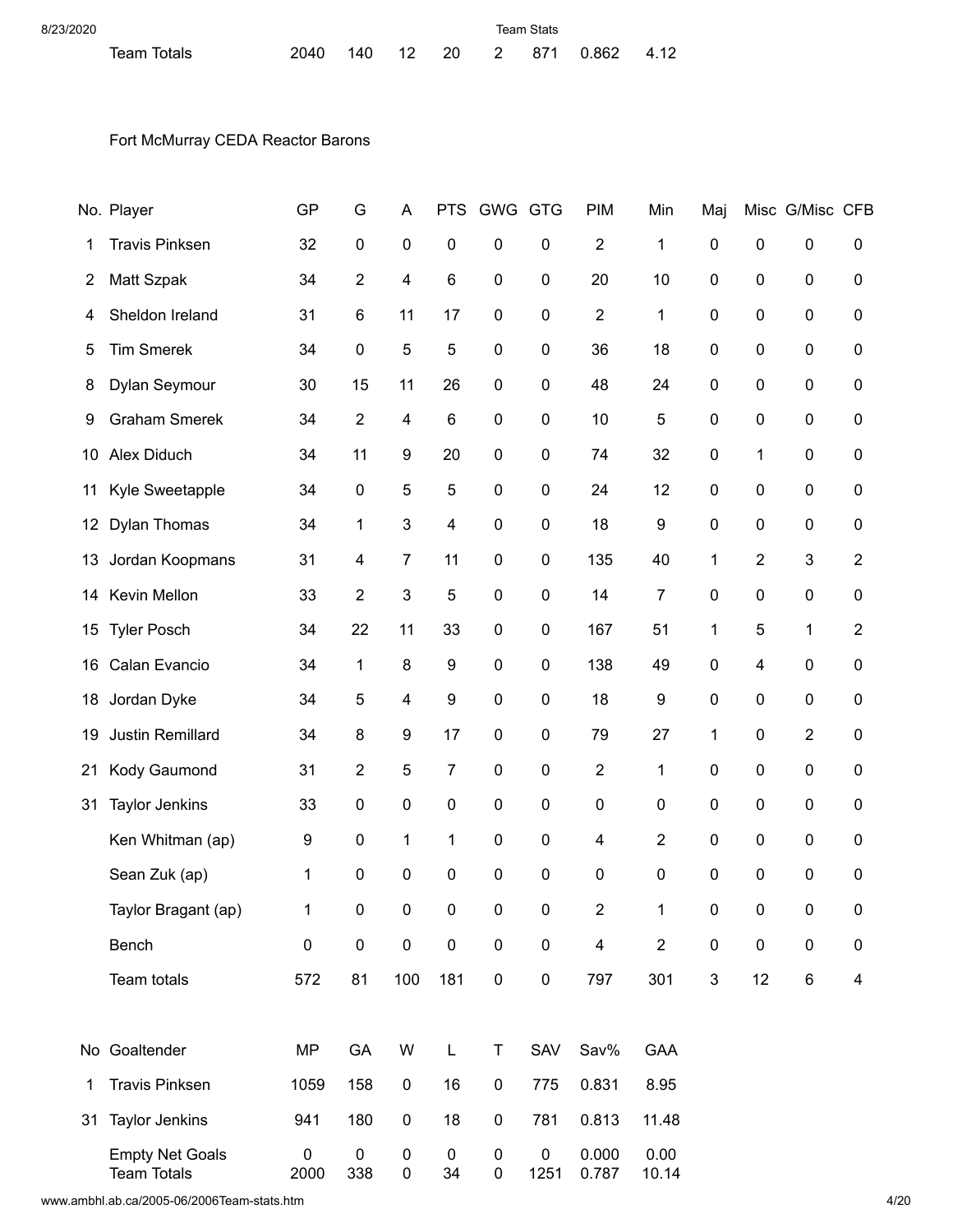## Fort Saskatchewan Winners Way Rangers

|                 | No. Player                | GP             | G              | Α              | <b>PTS</b>              | <b>GWG</b>              | <b>GTG</b>                | <b>PIM</b>       | Min            | Maj            |                  | Misc G/Misc CFB  |                  |
|-----------------|---------------------------|----------------|----------------|----------------|-------------------------|-------------------------|---------------------------|------------------|----------------|----------------|------------------|------------------|------------------|
| 1               | Sean Reilly               | 32             | $\pmb{0}$      | $\pmb{0}$      | $\mathbf 0$             | 0                       | 0                         | $\boldsymbol{0}$ | $\pmb{0}$      | 0              | $\mathbf 0$      | $\pmb{0}$        | 0                |
| $\overline{2}$  | Jorden Krankowsky         | 34             | $\overline{2}$ | 16             | 18                      | $\boldsymbol{0}$        | 0                         | 48               | 24             | $\pmb{0}$      | 0                | $\pmb{0}$        | 0                |
| 3               | <b>Cole Steinhauer</b>    | 34             | 14             | 25             | 39                      | $\boldsymbol{0}$        | 1                         | 83               | 24             | $\mathbf 1$    | 2                | 1                | 0                |
| 4               | <b>Bronson Maschmeyer</b> | 33             | 14             | 20             | 34                      | $\overline{\mathbf{4}}$ | 0                         | 26               | 13             | 0              | 0                | $\pmb{0}$        | 0                |
| 6               | Kyle Roberston            | 31             | 1              | 9              | 10                      | $\boldsymbol{0}$        | 0                         | $\overline{2}$   | 1              | 0              | 0                | $\pmb{0}$        | 0                |
| 7               | Bryce Van Brabant         | 34             | 10             | 5              | 15                      | $\overline{2}$          | 1                         | 52               | 26             | $\mathbf 0$    | $\boldsymbol{0}$ | $\pmb{0}$        | 0                |
| 8               | Martin Turgeon            | 34             | 10             | 24             | 34                      | $\mathbf 0$             | 0                         | $\overline{2}$   | 1              | 0              | 0                | $\pmb{0}$        | 0                |
| 9               | <b>Patrick Gladue</b>     | 29             | $\sqrt{2}$     | 11             | 13                      | 1                       | 0                         | 164              | 42             | $\overline{2}$ | 3                | 4                | 1                |
| 10              | Justin Rose               | 34             | 47             | 34             | 81                      | 5                       | 1                         | 69               | 27             | 1              | 0                | 1                | 0                |
| 11              | <b>Connor Robertson</b>   | 34             | $\,6$          | $\,6$          | 12                      | 1                       | 0                         | 10               | 5              | $\pmb{0}$      | $\boldsymbol{0}$ | $\pmb{0}$        | 0                |
| 12 <sub>2</sub> | Dave Hauptman             | 33             | 19             | 15             | 34                      | $\overline{2}$          | 0                         | 25               | 5              | 1              | $\boldsymbol{0}$ | 1                | 1                |
| 14              | Justin Waskewitch         | 33             | 17             | 27             | 44                      | $\mathbf{3}$            | 0                         | 46               | 23             | 0              | 0                | $\pmb{0}$        | 0                |
| 15              | Dane Olsen                | 34             | 4              | 16             | 20                      | $\boldsymbol{0}$        | 0                         | 34               | 17             | 0              | 0                | $\pmb{0}$        | 0                |
| 16              | Allan Starchuk            | 34             | 8              | 12             | 20                      | $\mathbf{3}$            | 0                         | 119              | 47             | 1              | 1                | 1                | 0                |
| 17              | Jonas Lopushinsky         | 33             | 6              | 13             | 19                      | $\boldsymbol{0}$        | 0                         | 30               | 15             | 0              | 0                | $\boldsymbol{0}$ | 0                |
| 18              | Dave Sarin                | 34             | 14             | 18             | 32                      | $\mathbf{3}$            | 0                         | 72               | 36             | 0              | 0                | $\pmb{0}$        | 0                |
| 19              | <b>Braden Gates</b>       | 34             | 4              | $\overline{2}$ | 6                       | $\pmb{0}$               | 0                         | 8                | 4              | 0              | 0                | $\boldsymbol{0}$ | 0                |
| 35              | Jeff Pelletier            | 29             | $\pmb{0}$      | 1              | 1                       | $\pmb{0}$               | $\pmb{0}$                 | 4                | $\overline{2}$ | $\mathbf 0$    | $\boldsymbol{0}$ | $\pmb{0}$        | 0                |
|                 | Kody Epp                  | 11             | 0              | 1              | 1                       | $\pmb{0}$               | $\pmb{0}$                 | $\overline{2}$   | 1              | 0              | $\boldsymbol{0}$ | 0                | 0                |
|                 | Brock Maschmeyer (ap)     | 4              | 1              | $\pmb{0}$      | 1                       | $\pmb{0}$               | 0                         | $\boldsymbol{2}$ | 1              | $\pmb{0}$      | $\pmb{0}$        | $\pmb{0}$        | $\boldsymbol{0}$ |
|                 | Jesse Sinatinski (ap)     | $\overline{c}$ | $\pmb{0}$      | $\pmb{0}$      | $\pmb{0}$               | $\pmb{0}$               | $\pmb{0}$                 | $\pmb{0}$        | $\pmb{0}$      | $\pmb{0}$      | $\pmb{0}$        | $\pmb{0}$        | $\pmb{0}$        |
|                 | Brenden Hutley (ap)       | $\overline{c}$ | $\mathbf{1}$   | $\pmb{0}$      | $\mathbf{1}$            | 1                       | $\pmb{0}$                 | $\overline{2}$   | $\mathbf{1}$   | $\pmb{0}$      | $\pmb{0}$        | $\pmb{0}$        | $\pmb{0}$        |
|                 | Bench                     | $\pmb{0}$      | $\pmb{0}$      | $\pmb{0}$      | $\pmb{0}$               | $\pmb{0}$               | $\pmb{0}$                 | 10               | 5              | $\pmb{0}$      | $\pmb{0}$        | $\pmb{0}$        | 0                |
|                 | Team totals               | 612            | 180            | 255            | 435                     | 25                      | $\ensuremath{\mathsf{3}}$ | 810              | 320            | $\,6\,$        | $\,6\,$          | $\bf 8$          | $\overline{2}$   |
|                 |                           |                |                |                |                         |                         |                           |                  |                |                |                  |                  |                  |
|                 | No Goaltender             | <b>MP</b>      | GA             | W              | L                       | T                       | SAV                       | Sav%             | GAA            |                |                  |                  |                  |
| 1               | Sean Reilly               | 864            | 34             | 10             | $\sqrt{2}$              | $\sqrt{2}$              | 291                       | 0.895            | 2.36           |                |                  |                  |                  |
|                 | 35 Jeff Pelletier         | 1174           | 45             | 15             | $\overline{\mathbf{4}}$ | 1                       | 416                       | 0.902            | 2.30           |                |                  |                  |                  |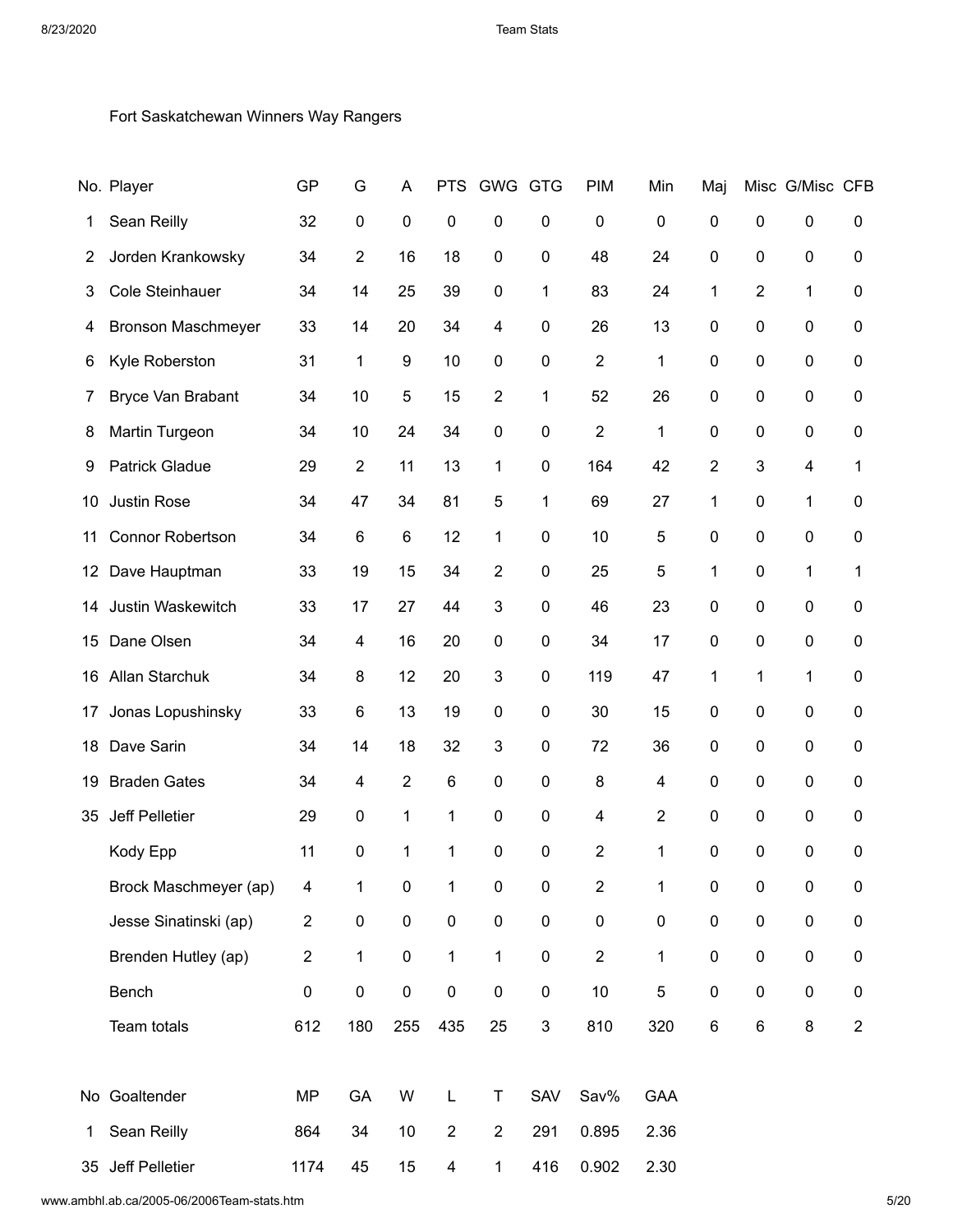| 8/23/2020 |                        | <b>Team Stats</b> |     |  |  |                       |      |
|-----------|------------------------|-------------------|-----|--|--|-----------------------|------|
|           | <b>Empty Net Goals</b> |                   |     |  |  | 2 2 0 0 0 0 0.000     | 0.00 |
|           | Team Totals            | 2040              | -81 |  |  | 25 6 3 575 0.877 2.38 |      |

Grande Prairie Golden Arrow Storm

|    | No. Player               | GP             | G              | A              | <b>PTS</b>     | <b>GWG</b>       | <b>GTG</b>  | <b>PIM</b>     | Min              | Maj                       |                  | Misc G/Misc CFB           |              |
|----|--------------------------|----------------|----------------|----------------|----------------|------------------|-------------|----------------|------------------|---------------------------|------------------|---------------------------|--------------|
| 2  | <b>Pearson Patrick</b>   | 33             | 10             | 8              | 18             | 0                | 0           | 16             | 8                | $\pmb{0}$                 | $\boldsymbol{0}$ | $\pmb{0}$                 | 0            |
| 4  | Huppe Cory               | 33             | 0              | 5              | 5              | $\mathbf 0$      | 0           | 24             | 12               | $\mathbf 0$               | $\pmb{0}$        | 0                         | 0            |
| 5  | <b>Taylor Michael</b>    | 32             | 0              | 5              | 5              | $\pmb{0}$        | 0           | 18             | 9                | $\mathbf 0$               | $\pmb{0}$        | $\pmb{0}$                 | 0            |
| 6  | Konstapel Raymond        | 33             | 1              | 6              | $\overline{7}$ | $\mathbf 0$      | 0           | 24             | $\overline{7}$   | $\mathbf 0$               | 1                | $\pmb{0}$                 | 0            |
| 7  | <b>Chrenek Matthew</b>   | 33             | 5              | 4              | 9              | 1                | 0           | 16             | 8                | $\mathbf 0$               | $\boldsymbol{0}$ | 0                         | 0            |
| 8  | McGuigan Robert          | 30             | 3              | 6              | 9              | 1                | 0           | 4              | $\overline{2}$   | $\mathbf 0$               | $\mathbf 0$      | 0                         | 0            |
| 9  | Campbell Braeden         | 33             | 10             | 10             | 20             | 1                | 0           | 4              | $\overline{2}$   | $\mathbf 0$               | $\pmb{0}$        | $\pmb{0}$                 | 0            |
| 14 | <b>Blanchette Jordon</b> | 33             | 1              | 5              | 6              | $\mathbf 0$      | 0           | 57             | 21               | 1                         | $\pmb{0}$        | 1                         | 0            |
| 15 | Rawlins Jake             | 33             | 3              | 7              | 10             | $\mathbf 0$      | 0           | 12             | $\,6$            | $\mathbf 0$               | $\boldsymbol{0}$ | 0                         | 0            |
| 16 | Konopelka Kurt           | 33             | $\overline{2}$ | $\pmb{0}$      | $\overline{2}$ | $\mathbf 0$      | 0           | 20             | 10               | $\mathbf 0$               | $\boldsymbol{0}$ | 0                         | 0            |
| 17 | Halwa Riley              | 33             | 27             | 18             | 45             | $\overline{2}$   | 0           | 10             | 5                | $\pmb{0}$                 | $\boldsymbol{0}$ | $\pmb{0}$                 | 0            |
| 18 | Michalko Zac             | 33             | 8              | 8              | 16             | $\mathbf 0$      | 0           | 56             | 13               | $\mathbf 0$               | 3                | 0                         | 0            |
| 19 | <b>Fritz Tanner</b>      | 33             | 12             | 17             | 29             | 0                | 0           | $\overline{2}$ | 1                | $\mathbf 0$               | $\boldsymbol{0}$ | 0                         | 0            |
| 21 | Patenaude Scott          | 33             | 9              | 16             | 25             | 1                | $\mathbf 0$ | 75             | 20               | 1                         | $\overline{2}$   | 1                         | 1            |
| 22 | Lazoruk Brad             | 33             | $\overline{2}$ | 9              | 11             | $\mathbf 0$      | 0           | 50             | 20               | $\mathbf 0$               | 1                | $\pmb{0}$                 | 0            |
| 26 | Larocque Paul            | 33             | 3              | 6              | 9              | 1                | 0           | 24             | 12               | $\mathbf 0$               | $\mathbf 0$      | 0                         | 0            |
| 27 | Forster Bobby            | 33             | $\overline{2}$ | 5              | 7              | $\mathbf 0$      | 0           | 53             | 19               | 1                         | $\boldsymbol{0}$ | 1                         | 0            |
| 29 | <b>Halcrow Kirby</b>     | 32             | 0              | $\mathbf 0$    | 0              | $\mathbf 0$      | 0           | $\mathbf 0$    | $\boldsymbol{0}$ | $\mathbf 0$               | $\boldsymbol{0}$ | 0                         | 0            |
| 31 | <b>Tyler VantEvre</b>    | 29             | 0              | 0              | $\pmb{0}$      | 0                | 0           | 0              | 0                | $\pmb{0}$                 | $\boldsymbol{0}$ | 0                         | 0            |
| 0  | Ty Kakosse (ap)          | $\overline{c}$ | 0              | $\pmb{0}$      | 0              | $\pmb{0}$        | 0           | 6              | 3                | $\pmb{0}$                 | $\boldsymbol{0}$ | $\pmb{0}$                 | 0            |
|    | Tyson Beapre (ap)        | 5              | $\pmb{0}$      | $\mathbf{1}$   | 1              | $\pmb{0}$        | $\pmb{0}$   | $\overline{2}$ | 1                | $\pmb{0}$                 | $\pmb{0}$        | $\pmb{0}$                 | $\pmb{0}$    |
|    | Bench                    | $\pmb{0}$      | $\pmb{0}$      | $\pmb{0}$      | $\pmb{0}$      | $\pmb{0}$        | $\pmb{0}$   | $\pmb{0}$      | $\pmb{0}$        | $\pmb{0}$                 | $\pmb{0}$        | $\pmb{0}$                 | $\pmb{0}$    |
|    | Team totals              | 625            | 98             | 136            | 234            | $\boldsymbol{7}$ | $\pmb{0}$   | 473            | 179              | $\ensuremath{\mathsf{3}}$ | $\overline{7}$   | $\ensuremath{\mathsf{3}}$ | $\mathbf{1}$ |
|    | No Goaltender            | <b>MP</b>      | GA             | W              | L              | T                | SAV         | Sav%           | GAA              |                           |                  |                           |              |
|    | 29 Halcrow Kirby         | 1073           | 57             | $\,6\,$        | 11             | $\pmb{0}$        | 587         | 0.911          | 3.19             |                           |                  |                           |              |
|    | 31 Tyler VantEvre        | 894            | 84             | $\overline{c}$ | 14             | $\pmb{0}$        | 456         | 0.844          | 5.64             |                           |                  |                           |              |
|    |                          |                |                |                |                |                  |             |                |                  |                           |                  |                           |              |

www.ambhl.ab.ca/2005-06/2006Team-stats.htm 6/20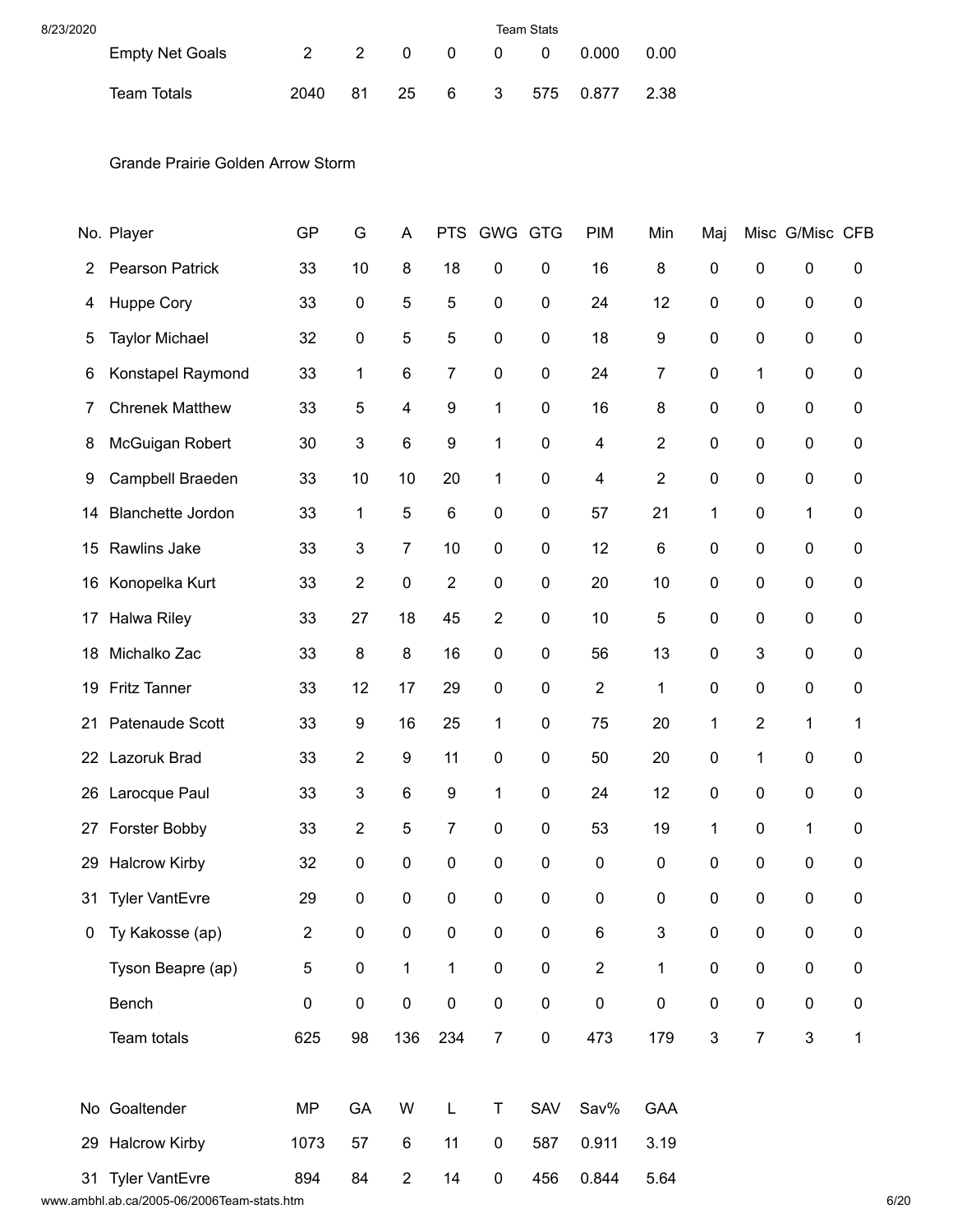| 8/23/2020 |                        |      |     | <b>Team Stats</b> |                |                |              |             |      |
|-----------|------------------------|------|-----|-------------------|----------------|----------------|--------------|-------------|------|
|           | <b>Empty Net Goals</b> | 6    | 6   | 0                 | $\overline{0}$ | $\overline{0}$ | $\mathbf{0}$ | 0.000       | 0.00 |
|           | Team Totals            | 1980 | 150 | 8                 | 25             |                |              | 0 879 0.854 | 4.55 |

Knights of Columbus Squires

|                | No. Player             | GP           | G                         | A                        | <b>PTS</b>       | <b>GWG</b>       | <b>GTG</b>       | <b>PIM</b>            | Min                       | Maj                    |                             | Misc G/Misc CFB           |                  |
|----------------|------------------------|--------------|---------------------------|--------------------------|------------------|------------------|------------------|-----------------------|---------------------------|------------------------|-----------------------------|---------------------------|------------------|
| 1              | Jesse Melnychyn        | 29           | $\pmb{0}$                 | $\pmb{0}$                | $\mathbf 0$      | 0                | 0                | $\boldsymbol{0}$      | $\pmb{0}$                 | 0                      | $\pmb{0}$                   | $\pmb{0}$                 | 0                |
| $\overline{2}$ | <b>Scott Williams</b>  | 33           | 14                        | $\,6$                    | 20               | 1                | 0                | 18                    | 9                         | 0                      | 0                           | $\pmb{0}$                 | 0                |
| 3              | Cam Clarkson           | 27           | $\pmb{0}$                 | $\overline{2}$           | $\overline{2}$   | $\pmb{0}$        | 0                | 8                     | 4                         | 0                      | 0                           | $\boldsymbol{0}$          | 0                |
| 4              | Kyle Kristianson       | 33           | 4                         | 12                       | 16               | $\pmb{0}$        | $\pmb{0}$        | 52                    | 21                        | 0                      | 1                           | $\pmb{0}$                 | 0                |
| 5              | <b>Trammell Lynes</b>  | 33           | 6                         | 8                        | 14               | $\pmb{0}$        | $\mathbf 0$      | 6                     | $\ensuremath{\mathsf{3}}$ | 0                      | 0                           | $\pmb{0}$                 | 0                |
| 6              | Jordan Cottrell        | 34           | 8                         | $\overline{\mathcal{A}}$ | 12               | $\boldsymbol{0}$ | $\boldsymbol{2}$ | 12                    | $\,6$                     | $\mathbf 0$            | $\boldsymbol{0}$            | $\pmb{0}$                 | 0                |
| 7              | <b>Blake Grainger</b>  | 32           | 6                         | 15                       | 21               | 1                | $\mathbf 0$      | $\overline{2}$        | 1                         | 0                      | 0                           | $\boldsymbol{0}$          | 0                |
| 8              | Daniel Cordeiro        | 34           | $\boldsymbol{9}$          | 1                        | 10               | $\pmb{0}$        | 0                | $\boldsymbol{0}$      | $\boldsymbol{0}$          | 0                      | 0                           | $\pmb{0}$                 | 0                |
| 9              | Dante Borelli          | 32           | 8                         | 11                       | 19               | $\overline{2}$   | 1                | 8                     | $\overline{\mathbf{4}}$   | 0                      | 0                           | $\boldsymbol{0}$          | 0                |
| 10             | <b>Baxter Niziol</b>   | 34           | $\,6$                     | $\boldsymbol{9}$         | 15               | $\boldsymbol{0}$ | $\boldsymbol{0}$ | 20                    | 10                        | $\pmb{0}$              | 0                           | $\pmb{0}$                 | 0                |
| 11             | <b>Dustin Fostvelt</b> | 34           | $\boldsymbol{2}$          | $\overline{7}$           | $\boldsymbol{9}$ | $\pmb{0}$        | $\boldsymbol{0}$ | $\,6$                 | 3                         | 0                      | 0                           | $\pmb{0}$                 | 0                |
| 12             | <b>Justin Willis</b>   | 34           | 5                         | 12                       | 17               | 1                | 0                | 86                    | 33                        | 0                      | 1                           | 1                         | 1                |
| 14             | Saige Pacholok         | 25           | 1                         | $\,6$                    | $\overline{7}$   | $\pmb{0}$        | $\mathbf 0$      | 12                    | $\,6$                     | 0                      | 0                           | $\pmb{0}$                 | 0                |
| 15             | <b>Kyle Harris</b>     | 34           | 16                        | 21                       | 37               | $\overline{2}$   | 1                | 52                    | 16                        | $\pmb{0}$              | $\boldsymbol{2}$            | $\pmb{0}$                 | 0                |
| 16             | Matt Hyman             | 34           | $\boldsymbol{2}$          | $\boldsymbol{9}$         | 11               | $\boldsymbol{0}$ | 0                | 14                    | $\overline{7}$            | 0                      | 0                           | $\boldsymbol{0}$          | 0                |
| 17             | Kevin Carthy           | 34           | 10                        | $\overline{7}$           | 17               | 1                | 0                | 24                    | 12                        | 0                      | 0                           | $\pmb{0}$                 | 0                |
| 18             | Nathan Hudema          | 33           | $\ensuremath{\mathsf{3}}$ | 12                       | 15               | $\boldsymbol{0}$ | 0                | 10                    | 5                         | 0                      | 0                           | $\pmb{0}$                 | 0                |
| 19             | <b>Killian Hutt</b>    | 32           | 28                        | 30                       | 58               | 5                | 1                | 80                    | 25                        | $\pmb{0}$              | 3                           | $\pmb{0}$                 | 0                |
| 31             | Ty Rimmer              | 29           | 0                         | 0                        | 0                | $\pmb{0}$        | $\pmb{0}$        | $\mathbf 0$           | $\pmb{0}$                 | 0                      | $\boldsymbol{0}$            | 0                         | 0                |
|                | Tyler Paquette (ap)    | $\mathbf 1$  | $\pmb{0}$                 | $\pmb{0}$                | $\pmb{0}$        | $\pmb{0}$        | $\pmb{0}$        | $\pmb{0}$             | $\pmb{0}$                 | $\pmb{0}$              | $\pmb{0}$                   | $\pmb{0}$                 | 0                |
|                | Ian Dandrade (ap)      | 1            | $\pmb{0}$                 | $\pmb{0}$                | $\pmb{0}$        | $\pmb{0}$        | $\pmb{0}$        | $\pmb{0}$             | $\pmb{0}$                 | $\pmb{0}$              | $\pmb{0}$                   | $\pmb{0}$                 | 0                |
|                | Tim Haracsi (ap)       | $\mathbf 1$  | $\pmb{0}$                 | $\pmb{0}$                | $\pmb{0}$        | $\pmb{0}$        | $\pmb{0}$        | $\pmb{0}$             | $\pmb{0}$                 | $\pmb{0}$              | $\pmb{0}$                   | $\pmb{0}$                 | $\pmb{0}$        |
|                | Drew Horn (ap)         | $\mathbf{1}$ | $\pmb{0}$                 | $\pmb{0}$                | $\pmb{0}$        | $\pmb{0}$        | $\pmb{0}$        | $\pmb{0}$             | $\pmb{0}$                 | $\pmb{0}$              | $\pmb{0}$                   | $\pmb{0}$                 | $\pmb{0}$        |
|                | Evan Flynn (ap)        | $\mathbf 1$  | $\pmb{0}$                 | $\pmb{0}$                | $\pmb{0}$        | $\pmb{0}$        | $\pmb{0}$        | $\pmb{0}$             | $\pmb{0}$                 | $\pmb{0}$              | $\pmb{0}$                   | $\pmb{0}$                 | $\pmb{0}$        |
|                | Nicholas Dim (ap)      | 1            | $\pmb{0}$                 | $\pmb{0}$                | $\pmb{0}$        | $\pmb{0}$        | $\pmb{0}$        | $\pmb{0}$             | $\pmb{0}$                 | $\pmb{0}$              | $\pmb{0}$                   | $\pmb{0}$                 | 0                |
|                | Bench<br>Team totals   | 0<br>616     | $\pmb{0}$<br>128          | $\pmb{0}$<br>172         | $\pmb{0}$<br>300 | $\pmb{0}$<br>13  | $\pmb{0}$<br>5   | $\overline{2}$<br>412 | 1<br>166                  | $\pmb{0}$<br>$\pmb{0}$ | $\pmb{0}$<br>$\overline{7}$ | $\pmb{0}$<br>$\mathbf{1}$ | 0<br>$\mathbf 1$ |

www.ambhl.ab.ca/2005-06/2006Team-stats.htm 7/20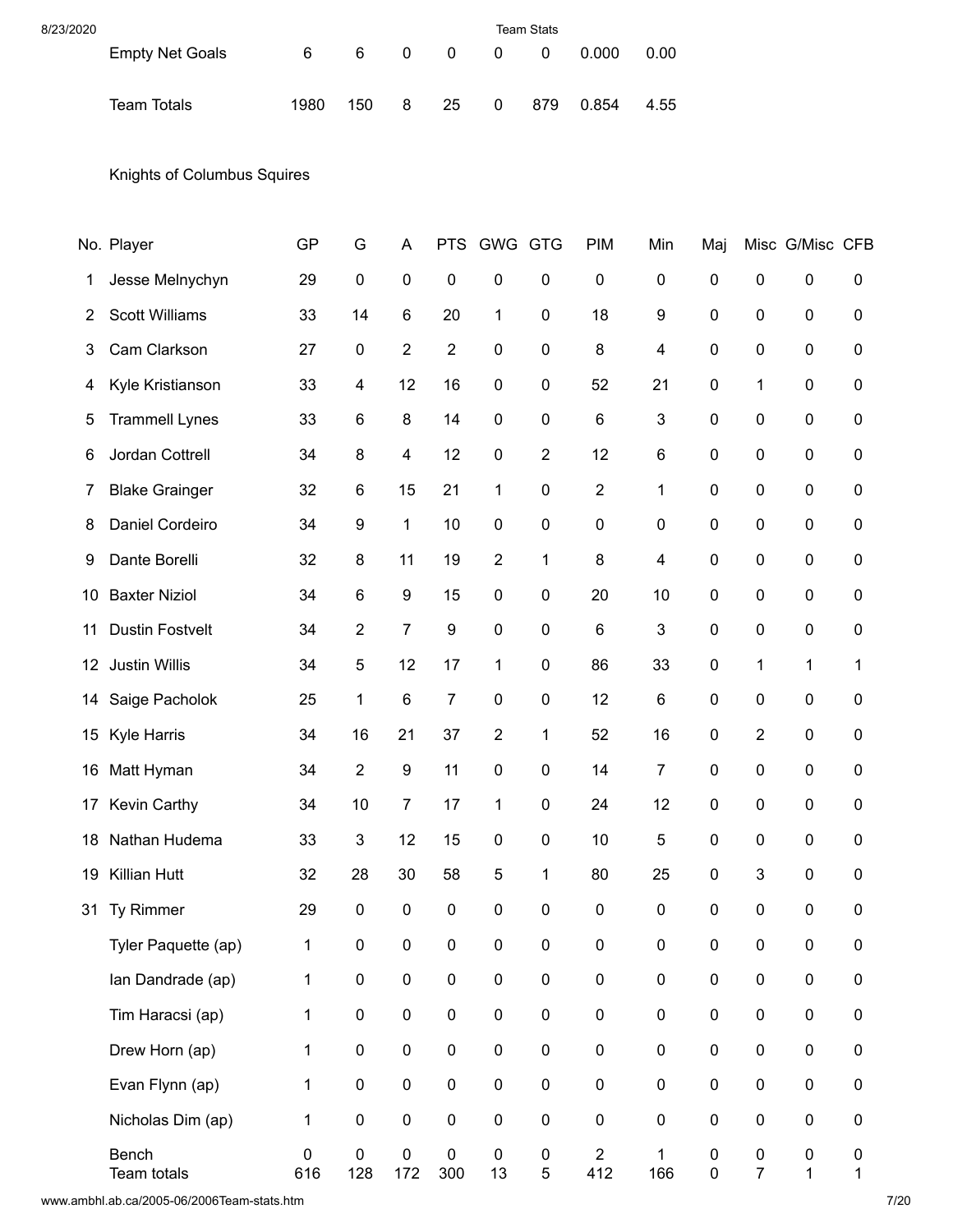|    | No Goaltender          | MP   | GA  | W            |              | т        | <b>SAV</b>   | $Sav\%$ | GAA  |
|----|------------------------|------|-----|--------------|--------------|----------|--------------|---------|------|
| 1  | Jesse Melnychyn        | 921  | 79  | 4            | 11           | 1        | 438          | 0.847   | 5.15 |
| 31 | <b>Ty Rimmer</b>       | 1073 | 59  | 9            | 4            | 5        | 501          | 0.895   | 3.30 |
|    | <b>Others</b>          | 35   | 4   | $\Omega$     | $\mathbf{0}$ | $\Omega$ | 25           | 0.862   | 6.86 |
|    | <b>Empty Net Goals</b> | 1    | 1   | $\mathbf{0}$ | 0            | 0        | $\mathbf{0}$ | 0.000   | 0.00 |
|    | <b>Team Totals</b>     | 2030 | 143 | 13           | 15           | 6        | 816          | 0.851   | 4.23 |

Allen's Transport Oil Kings (Leduc)

|     | No. Player             | GP             | G                       | A                | <b>PTS</b>       | GWG GTG                 |                | <b>PIM</b>  | Min             | Maj            |                | Misc G/Misc CFB  |                  |
|-----|------------------------|----------------|-------------------------|------------------|------------------|-------------------------|----------------|-------------|-----------------|----------------|----------------|------------------|------------------|
| 3   | <b>Brett Ponich</b>    | 34             | $\overline{7}$          | 22               | 29               | 3                       | $\pmb{0}$      | 56          | 13              | $\mathbf 0$    | 3              | $\pmb{0}$        | $\pmb{0}$        |
| 4   | Jonathon Young         | 33             | $\,6$                   | 14               | 20               | 1                       | $\pmb{0}$      | 6           | 3               | $\pmb{0}$      | 0              | $\pmb{0}$        | $\pmb{0}$        |
| 5   | <b>Todd Radostits</b>  | 33             | $\pmb{0}$               | $\boldsymbol{9}$ | 9                | $\mathbf 0$             | $\mathbf 0$    | 12          | $6\phantom{1}6$ | $\mathbf 0$    | 0              | $\boldsymbol{0}$ | $\mathbf 0$      |
| 6   | Max Winsor             | 32             | 5                       | 13               | 18               | 1                       | 0              | 52          | 21              | $\mathbf 0$    | 1              | $\pmb{0}$        | $\mathbf 0$      |
| 8   | Jesse Duggan           | 33             | $\overline{2}$          | $\overline{7}$   | $\boldsymbol{9}$ | $\pmb{0}$               | $\pmb{0}$      | 30          | 10              | $\mathbf 0$    | 1              | $\pmb{0}$        | $\pmb{0}$        |
| 9   | Daniel Carr            | 34             | 29                      | 56               | 85               | $\overline{2}$          | 1              | 34          | 12              | $\mathbf 0$    | 1              | $\boldsymbol{0}$ | $\pmb{0}$        |
| 10  | Joshua Lazowski        | 34             | 56                      | 62               | 118              | 5                       | 1              | 18          | 9               | $\pmb{0}$      | 0              | $\pmb{0}$        | $\mathbf 0$      |
| 12. | <b>Richard Ursulak</b> | 33             | $\overline{\mathbf{4}}$ | 20               | 24               | $\pmb{0}$               | $\pmb{0}$      | 65          | 25              | 1              | 0              | 1                | $\pmb{0}$        |
| 14  | JR Baird               | 34             | 20                      | 19               | 39               | 3                       | $\mathbf 0$    | 22          | 11              | $\mathbf 0$    | 0              | $\pmb{0}$        | $\mathbf 0$      |
| 15  | Mike Woitt             | 33             | $\boldsymbol{9}$        | $\boldsymbol{9}$ | 18               | 3                       | $\pmb{0}$      | 8           | 4               | $\mathbf 0$    | 0              | $\boldsymbol{0}$ | $\pmb{0}$        |
| 16  | <b>Travis Klemp</b>    | 34             | 16                      | 18               | 34               | $\mathbf 0$             | $\mathbf 0$    | 36          | 13              | $\mathbf 0$    | 0              | 1                | 1                |
| 17  | Cody Stokowski         | 33             | 4                       | 10               | 14               | $\overline{2}$          | $\mathbf 0$    | 44          | 17              | $\pmb{0}$      | 0              | 1                | $\boldsymbol{0}$ |
| 19  | <b>Tyler Roberge</b>   | 34             | 21                      | 24               | 45               | $\mathbf 0$             | $\mathbf 0$    | 4           | $\overline{2}$  | $\mathbf 0$    | 0              | 0                | $\mathbf 0$      |
| 20  | <b>Dustin Barr</b>     | 34             | 14                      | 18               | 32               | 3                       | $\mathbf 0$    | 20          | 10              | $\mathbf 0$    | 0              | $\pmb{0}$        | $\mathbf 0$      |
| 21  | Nicholas Bourgeois     | 34             | 40                      | 52               | 92               | $\overline{\mathbf{4}}$ | $\mathbf 0$    | 84          | 32              | $\mathbf 0$    | $\overline{2}$ | 0                | $\mathbf 0$      |
| 22  | <b>Mitchel Harris</b>  | 32             | $\mathbf{1}$            | 14               | 15               | 0                       | $\mathbf 0$    | 22          | 6               | $\mathbf 0$    | 1              | $\pmb{0}$        | $\mathbf 0$      |
| 31  | Layne Swier            | 31             | $\pmb{0}$               | $\pmb{0}$        | $\pmb{0}$        | $\pmb{0}$               | $\pmb{0}$      | $\pmb{0}$   | $\mathbf 0$     | $\pmb{0}$      | 0              | $\pmb{0}$        | $\pmb{0}$        |
| 35  | Lary McEwen            | 30             | $\pmb{0}$               | $\pmb{0}$        | $\boldsymbol{0}$ | $\pmb{0}$               | $\mathbf 0$    | 18          | 4               | $\mathbf 0$    | 0              | $\mathbf 1$      | $\mathbf 0$      |
|     | Jorey Martiniuk (ap)   | 1              | $\mathbf 0$             | $\mathbf 0$      | $\mathbf 0$      | $\overline{0}$          | $\overline{0}$ | $\mathbf 0$ | $\mathbf 0$     | $\overline{0}$ | 0              | $\mathbf 0$      | $\mathbf 0$      |
|     | Connor Riffall (ap)    | 1              | $\pmb{0}$               | $\pmb{0}$        | $\boldsymbol{0}$ | $\mathbf 0$             | $\pmb{0}$      | $\pmb{0}$   | $\mathbf 0$     | $\mathbf 0$    | 0              | $\pmb{0}$        | $\pmb{0}$        |
|     | Bench                  | $\overline{0}$ | $\mathbf 0$             | $\mathbf 0$      | $\mathbf 0$      | 0                       | 0              | 2           | 1               | $\mathbf 0$    | $\overline{0}$ | $\mathbf 0$      | $\mathbf 0$      |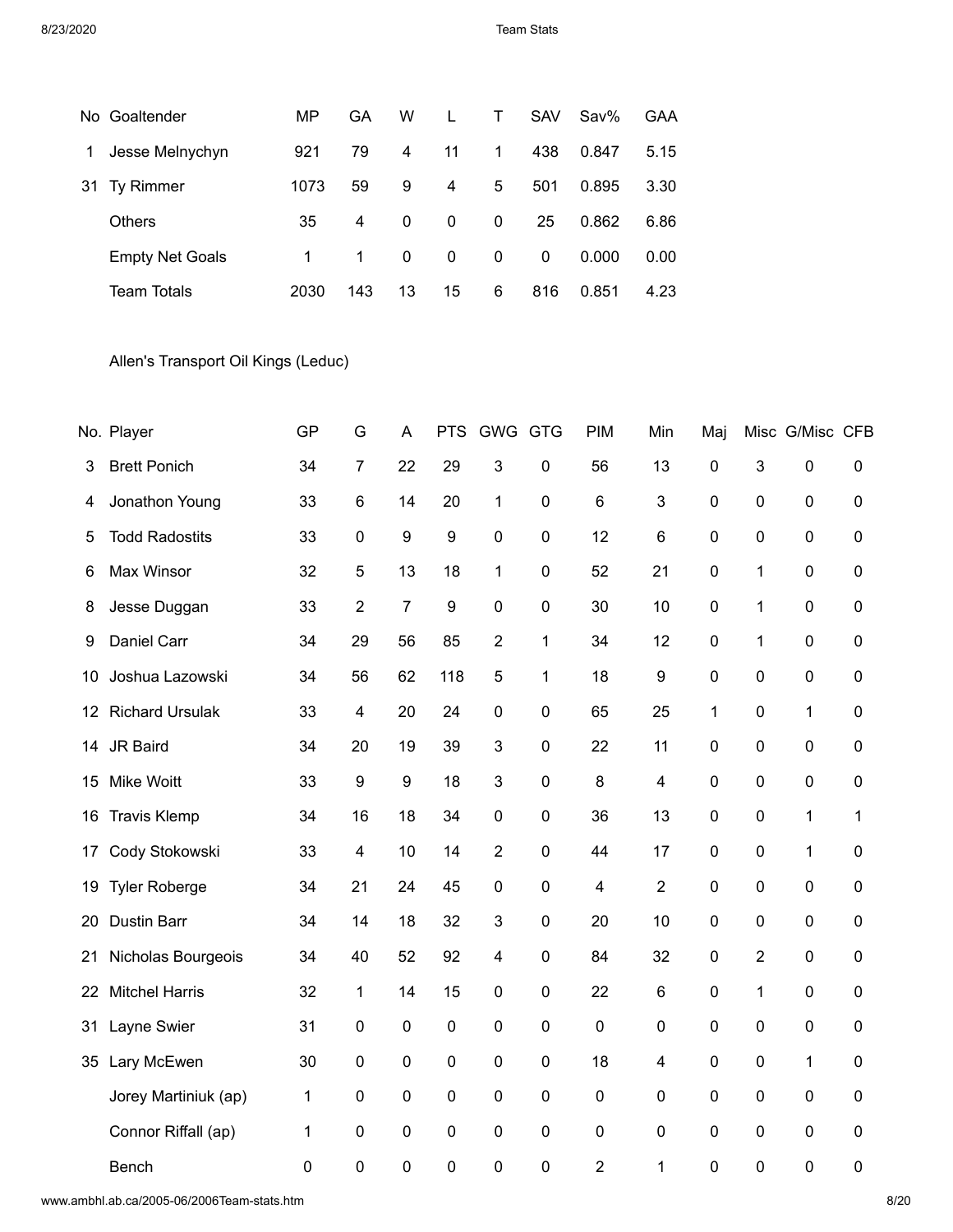| 8/23/2020 |                        |              |              |     |                |                  | <b>Team Stats</b> |       |      |              |   |   |   |
|-----------|------------------------|--------------|--------------|-----|----------------|------------------|-------------------|-------|------|--------------|---|---|---|
|           | Team totals            | 597          | 234          | 367 | 601            | 27               | $\overline{2}$    | 533   | 199  | $\mathbf{1}$ | 9 | 4 | 1 |
|           |                        |              |              |     |                |                  |                   |       |      |              |   |   |   |
|           | No Goaltender          | ΜP           | GA           | W   |                | т                | <b>SAV</b>        | Sav%  | GAA  |              |   |   |   |
| 31        | Layne Swier            | 1100         | 60           | 15  | $\overline{2}$ | 3                | 495               | 0.892 | 3.27 |              |   |   |   |
| 35        | Lary McEwen            | 939          | 44           | 12  | 1.             | 1                | 414               | 0.904 | 2.81 |              |   |   |   |
|           | <b>Empty Net Goals</b> | $\mathbf{1}$ | $\mathbf{1}$ | 0   | 0              | $\boldsymbol{0}$ | 0                 | 0.000 | 0.00 |              |   |   |   |
|           | <b>Team Totals</b>     | 2040         | 105          | 27  | 3              | 4                | 738               | 0.875 | 3.09 |              |   |   |   |

Lethbridge Val Matteotti Golden Hawks

|                 | No. Player            | GP          | G              | A                       | <b>PTS</b>     | GWG                     | <b>GTG</b>     | PIM                      | Min              | Maj              |                  | Misc G/Misc CFB  |             |
|-----------------|-----------------------|-------------|----------------|-------------------------|----------------|-------------------------|----------------|--------------------------|------------------|------------------|------------------|------------------|-------------|
| 2               | Michael Zgraggen      | 34          | $\overline{2}$ | 15                      | 17             | 1                       | 0              | 12                       | $\,6$            | $\boldsymbol{0}$ | $\mathbf 0$      | $\pmb{0}$        | 0           |
| 4               | Reid Johnson          | 32          | $\overline{2}$ | $\boldsymbol{9}$        | 11             | $\boldsymbol{0}$        | 0              | 10                       | $\mathbf 5$      | $\pmb{0}$        | $\pmb{0}$        | $\pmb{0}$        | 0           |
| 5               | Danton Shigemi        | 31          | $\mathbf{1}$   | 5                       | $\,6\,$        | $\boldsymbol{0}$        | 0              | 14                       | $\overline{7}$   | $\boldsymbol{0}$ | $\pmb{0}$        | $\pmb{0}$        | 0           |
| 6               | <b>Brad Deagle</b>    | 34          | 0              | 11                      | 11             | $\pmb{0}$               | 0              | 66                       | 33               | $\pmb{0}$        | $\pmb{0}$        | $\pmb{0}$        | 0           |
| 7               | Logan Cisar           | 33          | 4              | $\,6$                   | 10             | $\pmb{0}$               | $\pmb{0}$      | 64                       | 27               | $\pmb{0}$        | 1                | $\pmb{0}$        | 0           |
| 8               | <b>Taylor Elliott</b> | 34          | 11             | 14                      | 25             | 1                       | $\mathbf 1$    | 14                       | $\overline{7}$   | $\pmb{0}$        | $\pmb{0}$        | $\pmb{0}$        | 0           |
| 9               | Ben Bohle             | 34          | $\pmb{0}$      | 17                      | 17             | $\pmb{0}$               | 0              | 12                       | $\,6$            | 0                | $\pmb{0}$        | $\pmb{0}$        | 0           |
| 10              | Roberto Ciolfi        | 33          | 19             | 52                      | 71             | $\boldsymbol{2}$        | 0              | 21                       | $\mathbf{3}$     | $\mathbf 1$      | $\pmb{0}$        | $\mathbf{1}$     | 0           |
| 11              | <b>Brock Hirsche</b>  | 34          | 18             | 16                      | 34             | $\overline{4}$          | 0              | $\overline{\mathcal{A}}$ | $\overline{2}$   | $\mathbf 0$      | $\pmb{0}$        | $\pmb{0}$        | 0           |
| 12 <sub>2</sub> | Jamin Heller          | 33          | 8              | $\overline{7}$          | 15             | 1                       | 0              | 4                        | $\sqrt{2}$       | $\mathbf 0$      | $\mathbf 0$      | $\pmb{0}$        | 0           |
| 14              | Theoren Healy         | 20          | $\overline{7}$ | $\overline{7}$          | 14             | $\overline{2}$          | $\pmb{0}$      | 39                       | 12               | $\mathbf{1}$     | $\pmb{0}$        | $\mathbf{1}$     | 0           |
| 15              | Tyson Terpstra        | 33          | 4              | $\boldsymbol{9}$        | 13             | $\pmb{0}$               | 0              | 10                       | 5                | $\mathbf 0$      | $\pmb{0}$        | $\pmb{0}$        | 0           |
| 16              | <b>Bradley Ross</b>   | 33          | 13             | 25                      | 38             | 1                       | $\overline{2}$ | 62                       | 16               | $\overline{2}$   | $\pmb{0}$        | $\overline{2}$   | 1           |
| 17              | <b>Rylan Wiest</b>    | 31          | 17             | 12                      | 29             | $\overline{2}$          | 0              | 85                       | 30               | 1                | $\boldsymbol{0}$ | $\overline{2}$   | 0           |
| 18              | Chuck Day Chief       | 33          | 10             | 11                      | 21             | $\overline{2}$          | 0              | 72                       | 31               | $\boldsymbol{0}$ | 1                | $\boldsymbol{0}$ | 0           |
| 19              | <b>Mark Reners</b>    | 34          | 30             | 32                      | 62             | $\overline{\mathbf{4}}$ | $\pmb{0}$      | 16                       | $\mathbf{3}$     | $\mathbf 0$      | $\boldsymbol{0}$ | $\mathbf{1}$     | 1           |
|                 | 22 Ross Fox           | 34          | 40             | 29                      | 69             | $\overline{2}$          | 0              | 14                       | $\overline{7}$   | $\mathbf 0$      | $\pmb{0}$        | $\pmb{0}$        | $\mathbf 0$ |
| 21              | Drew Owsley           | 31          | $\pmb{0}$      | $\mathbf{1}$            | 1              | 1                       | 0              | $\overline{2}$           | $\mathbf{1}$     | $\boldsymbol{0}$ | $\pmb{0}$        | $\pmb{0}$        | $\pmb{0}$   |
| 30              | Dylan Tait            | 31          | $\pmb{0}$      | $\boldsymbol{0}$        | $\mathsf 0$    | $\boldsymbol{0}$        | $\mathsf 0$    | $\pmb{0}$                | $\boldsymbol{0}$ | $\boldsymbol{0}$ | $\boldsymbol{0}$ | $\pmb{0}$        | $\pmb{0}$   |
|                 | Clay Howe (ap)        | 1           | 0              | $\overline{2}$          | $\overline{2}$ | $\pmb{0}$               | 0              | $\mathbf 0$              | $\mathbf 0$      | $\mathbf 0$      | $\pmb{0}$        | $\pmb{0}$        | 0           |
|                 | Darren Andre (ap)     | 3           | 3              | $\overline{\mathbf{4}}$ | $\overline{7}$ | 1                       | $\pmb{0}$      | $\pmb{0}$                | $\pmb{0}$        | $\pmb{0}$        | $\pmb{0}$        | $\pmb{0}$        | $\pmb{0}$   |
|                 | Bench                 | $\mathbf 0$ | $\pmb{0}$      | $\pmb{0}$               | $\pmb{0}$      | $\mathbf 0$             | 0              | $\pmb{0}$                | $\boldsymbol{0}$ | $\mathbf 0$      | $\mathbf 0$      | $\pmb{0}$        | $\pmb{0}$   |

www.ambhl.ab.ca/2005-06/2006Team-stats.htm 9/20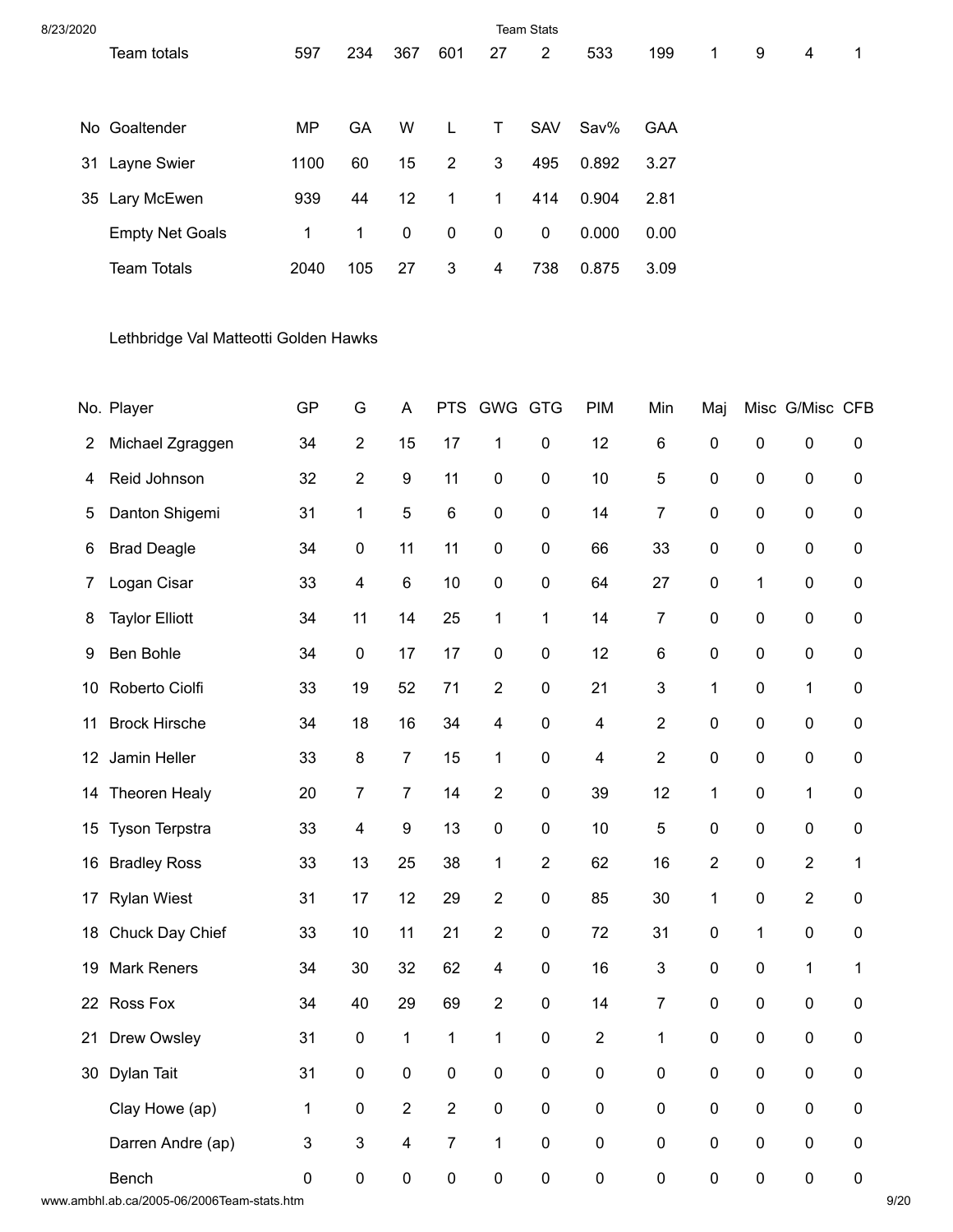| 8/23/2020 |                          |                |                           |                         |                           |                | <b>Team Stats</b>      |                                      |                             |        |                |                 |                |
|-----------|--------------------------|----------------|---------------------------|-------------------------|---------------------------|----------------|------------------------|--------------------------------------|-----------------------------|--------|----------------|-----------------|----------------|
|           | Team totals              | 616            | 189                       | 284                     | 473                       | 24             | 3                      | 521                                  | 203                         | 5      | $\overline{2}$ | $\overline{7}$  | $\overline{2}$ |
|           |                          |                |                           |                         |                           |                |                        |                                      |                             |        |                |                 |                |
|           | No Goaltender            | <b>MP</b>      | GA                        | W                       | L                         | Τ              | <b>SAV</b>             | Sav%                                 | <b>GAA</b>                  |        |                |                 |                |
| 21        | Drew Owsley              | 1019           | 44                        | 11                      | 4                         | $\sqrt{2}$     | 460                    | 0.913                                | 2.59                        |        |                |                 |                |
| 30        | Dylan Tait               | 1020           | 43                        | 13                      | $\ensuremath{\mathsf{3}}$ | $\mathbf{1}$   | 474                    | 0.917                                | 2.53                        |        |                |                 |                |
|           | <b>Empty Net Goals</b>   | $\mathbf 1$    | $\mathbf{1}$              | $\pmb{0}$               | $\pmb{0}$                 | $\pmb{0}$      | $\pmb{0}$              | 0.000                                | 0.00                        |        |                |                 |                |
|           | <b>Team Totals</b>       | 2040           | 88                        | 24                      | 7                         | $\sqrt{3}$     | 786                    | 0.899                                | 2.59                        |        |                |                 |                |
|           | Lloydminster Corlac Heat |                |                           |                         |                           |                |                        |                                      |                             |        |                |                 |                |
|           | No. Player               | GP             | G                         | A                       | <b>PTS</b>                | <b>GWG GTG</b> |                        | <b>PIM</b>                           | Min                         | Maj    |                | Misc G/Misc CFB |                |
| 1         | <b>Brantin Fix</b>       | 32             | $\pmb{0}$                 | $\pmb{0}$               | $\pmb{0}$                 | $\pmb{0}$      | $\pmb{0}$              | $\sqrt{2}$                           | 1                           | 0      | $\pmb{0}$      | $\pmb{0}$       | 0              |
| 2         | Mike McKay               | 34             | 1                         | 10                      | 11                        | $\pmb{0}$      | $\pmb{0}$              | 12                                   | 6                           | 0      | $\pmb{0}$      | $\pmb{0}$       | 0              |
| 3         | Cole Kosteriva           | 33             | $\,6$                     | $\overline{\mathbf{4}}$ | 10                        | $\mathbf{1}$   | $\pmb{0}$              | 82                                   | 36                          | 0      | $\pmb{0}$      | 1               | 1              |
| 4         | Jonathan Klutz           | 33             | $\pmb{0}$                 | $\overline{7}$          | $\overline{7}$            | $\pmb{0}$      | $\pmb{0}$              | 38                                   | 14                          | 0      | $\mathbf{1}$   | 0               | 0              |
| 5         | Colin Campbell           | 28             | $\mathbf{1}$              | $\boldsymbol{7}$        | 8                         | $\pmb{0}$      | $\pmb{0}$              | 40                                   | 20                          | 0      | $\pmb{0}$      | 0               | 0              |
| 7         | Darian Dziurzynski       | 34             | 13                        | 22                      | 35                        | $\mathbf{1}$   | 1                      | 131                                  | 43                          | 1      | $\sqrt{2}$     | $\overline{2}$  | 0              |
| 9         | Kory Chisholm            | 34             | 21                        | 19                      | 40                        | $\sqrt{2}$     | $\pmb{0}$              | 18                                   | 9                           | 0      | $\pmb{0}$      | 0               | 0              |
| 10        | Jamie Crooks             | 34             | 20                        | 18                      | 38                        | 4              | 2                      | 24                                   | 12                          | 0      | $\pmb{0}$      | 0               | 0              |
| 11        | <b>Chad Brears</b>       | 25             | 3                         | $\,6$                   | 9                         | 0              | $\pmb{0}$              | 19                                   | $\overline{\mathbf{c}}$     | 1      | 0              | 1               | 0              |
|           | 12 Curtis Williams       | 34             | 4                         | $\overline{4}$          | $\bf 8$                   | $\pmb{0}$      | $\pmb{0}$              | 22                                   | 11                          | 0      | $\pmb{0}$      | $\mathsf 0$     | $\pmb{0}$      |
| 14        | Jared Claire             | 33             | $\ensuremath{\mathsf{3}}$ | $\bf 8$                 | 11                        | $\pmb{0}$      | $\pmb{0}$              | 56                                   | 28                          | 0      | $\pmb{0}$      | 0               | 0              |
| 15        | Mike Sexsmith            | 24             | $\mathbf{1}$              | $\overline{\mathbf{4}}$ | $\mathbf 5$               | $\pmb{0}$      | $\pmb{0}$              | 16                                   | 8                           | 0      | $\pmb{0}$      | $\pmb{0}$       | $\pmb{0}$      |
| 16        | Derek Olson              | 31             | $\bf 8$                   | $\overline{7}$          | 15                        | $\mathbf{1}$   | $\pmb{0}$              | 49                                   | 22                          | 1      | $\pmb{0}$      | 0               | $\pmb{0}$      |
|           | 17 Steven Jean           | 34             | 10                        | 24                      | 34                        | $\pmb{0}$      | $\pmb{0}$              | 36                                   | 18                          | 0      | $\pmb{0}$      | $\pmb{0}$       | $\pmb{0}$      |
| 19        | Daniel Wheeler           | 29             | $\boldsymbol{2}$          | $\boldsymbol{7}$        | $\boldsymbol{9}$          | $\pmb{0}$      | $\pmb{0}$              | 94                                   | 32                          | 0      | $\sqrt{3}$     | 0               | $\pmb{0}$      |
| 21        | Cody Balfour             | 32             | $\,6\,$                   | $\mathbf 5$             | 11                        | $\pmb{0}$      | $\pmb{0}$              | 22                                   | 11                          | 0      | $\pmb{0}$      | $\pmb{0}$       | $\pmb{0}$      |
|           | 22 Jeff Lorenz           | 34             | $\mathbf{1}$              | $\mathbf 5$             | $\,6\,$                   | $\pmb{0}$      | $\pmb{0}$              | 28                                   | 14                          | 0      | $\pmb{0}$      | 0               | 0              |
| 31        | Derek Peterson           | 33             | $\pmb{0}$                 | $\pmb{0}$               | $\pmb{0}$                 | $\pmb{0}$      | $\pmb{0}$              | $\overline{c}$                       | $\mathbf{1}$                | 0      | $\pmb{0}$      | $\pmb{0}$       | $\pmb{0}$      |
|           | David Salus              | $\overline{2}$ | $\pmb{0}$                 | $\pmb{0}$               | $\pmb{0}$                 | $\pmb{0}$      | $\pmb{0}$              | $\pmb{0}$                            | $\pmb{0}$                   | 0      | $\pmb{0}$      | 0               | 0              |
|           | Todd McNaughtron (ap)    | 1              | $\pmb{0}$                 | $\pmb{0}$               | $\pmb{0}$                 | $\pmb{0}$      | $\pmb{0}$              | $\pmb{0}$                            | $\pmb{0}$                   | 0      | $\pmb{0}$      | $\pmb{0}$       | $\pmb{0}$      |
|           | Chris Dow<br>Bench       | 1<br>0         | 1<br>$\pmb{0}$            | $\pmb{0}$<br>$\pmb{0}$  | 1<br>$\pmb{0}$            | 0<br>$\pmb{0}$ | $\pmb{0}$<br>$\pmb{0}$ | $\pmb{0}$<br>$\overline{\mathbf{4}}$ | $\pmb{0}$<br>$\overline{2}$ | 0<br>0 | 0<br>$\pmb{0}$ | 0<br>0          | 0<br>$\pmb{0}$ |

www.ambhl.ab.ca/2005-06/2006Team-stats.htm 10/20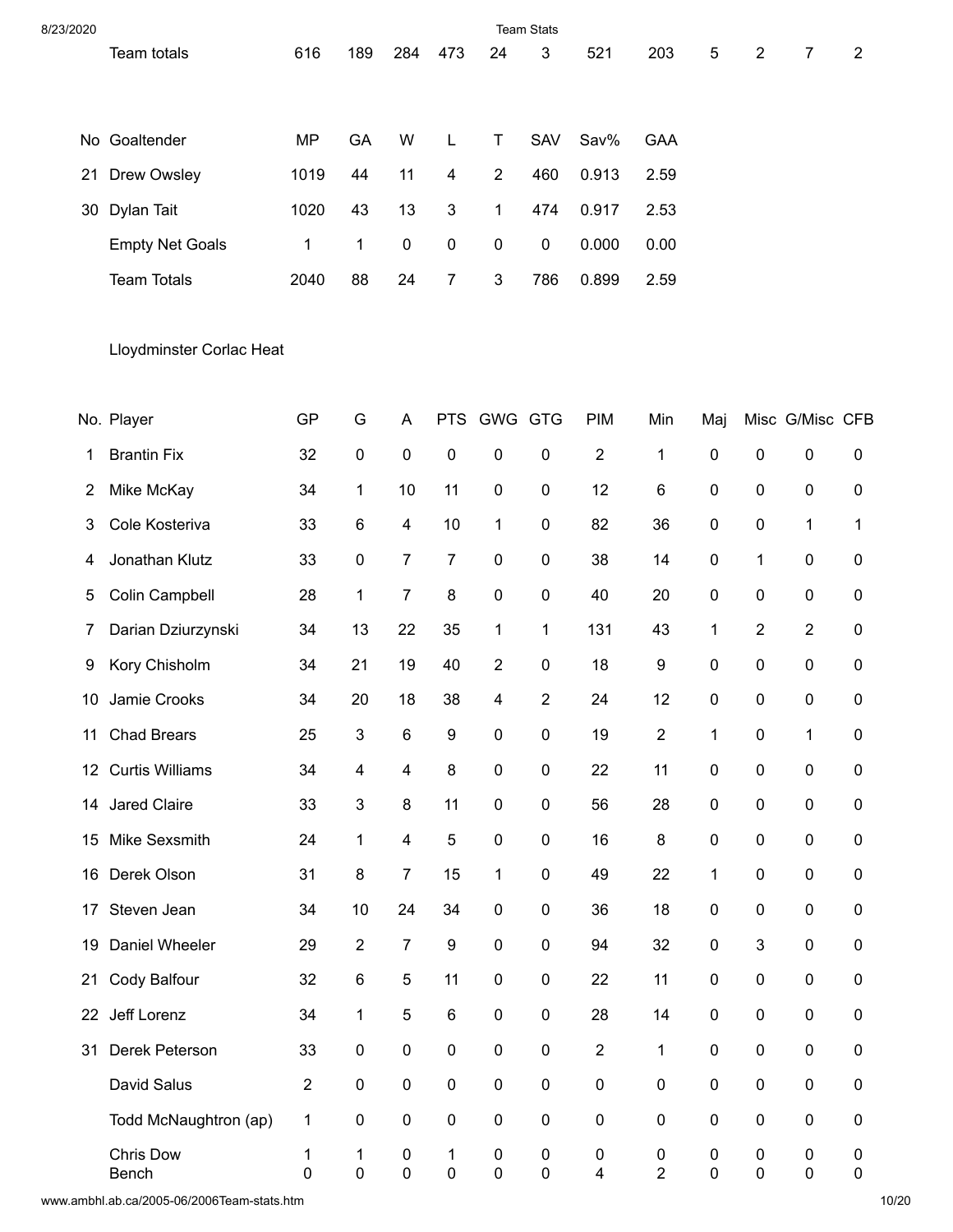8/23/2020 Team Stats

|     | Team totals            | 575  | 101 | 157 | 258         | 9              | 3          | 695   | 290  | 3 | 6 | 4 | $\mathbf 1$ |
|-----|------------------------|------|-----|-----|-------------|----------------|------------|-------|------|---|---|---|-------------|
|     | No Goaltender          | MP   | GA  | W   | L           | T.             | <b>SAV</b> | Sav%  | GAA  |   |   |   |             |
| 1.  | <b>Brantin Fix</b>     | 960  | 75  | 5   | 10          | 1.             | 440        | 0.854 | 4.69 |   |   |   |             |
| -31 | Derek Peterson         | 1077 | 75  | 4   | 12          | $\overline{2}$ | 487        | 0.867 | 4.18 |   |   |   |             |
|     | <b>Empty Net Goals</b> | 3    | 3   | 0   | $\mathbf 0$ | $\mathbf 0$    | 0          | 0.000 | 0.00 |   |   |   |             |
|     | <b>Team Totals</b>     | 2040 | 153 | 9   | 22          | 3              | 769        | 0.834 | 4.50 |   |   |   |             |
|     |                        |      |     |     |             |                |            |       |      |   |   |   |             |

Medicine Hat Hockey Hounds

|                 | No. Player                | GP | G                       | A              | <b>PTS</b>  | <b>GWG GTG</b>          |                | PIM            | Min            | Maj              |                | Misc G/Misc CFB           |                  |
|-----------------|---------------------------|----|-------------------------|----------------|-------------|-------------------------|----------------|----------------|----------------|------------------|----------------|---------------------------|------------------|
| 2               | Nolan Chisholm            | 34 | 8                       | $\overline{7}$ | 15          | 1                       | 0              | 6              | 3              | $\mathbf 0$      | 0              | $\pmb{0}$                 | $\boldsymbol{0}$ |
| 3               | <b>Josh Peters</b>        | 34 | 13                      | 15             | 28          | $\overline{2}$          | 1              | 40             | 15             | $\mathbf 0$      | 0              | 1                         | 1                |
| 4               | <b>Derek Dowling</b>      | 34 | $\overline{4}$          | 11             | 15          | $\mathbf{1}$            | 0              | 10             | 5              | $\mathbf 0$      | 0              | $\pmb{0}$                 | $\mathbf 0$      |
| 5               | Steven Kuhn               | 34 | 15                      | 26             | 41          | $\overline{\mathbf{4}}$ | 0              | 16             | 8              | $\mathbf 0$      | 0              | $\pmb{0}$                 | $\mathbf 0$      |
| 6               | Keaton Lutz               | 34 | $\pmb{0}$               | 11             | 11          | $\mathbf 0$             | 0              | 28             | 14             | $\mathbf 0$      | 0              | $\pmb{0}$                 | $\mathbf 0$      |
| 7               | David Watt                | 34 | $\overline{\mathbf{4}}$ | 24             | 28          | 1                       | 0              | 42             | 21             | $\pmb{0}$        | 0              | $\pmb{0}$                 | $\pmb{0}$        |
| 9               | Ryan Aasman               | 34 | 8                       | 10             | 18          | $\mathbf 1$             | 0              | 42             | 11             | $\mathbf 0$      | 2              | $\mathbf 0$               | $\mathbf{0}$     |
| 10              | Joey Hutter               | 32 | $\overline{7}$          | 10             | 17          | $\pmb{0}$               | 0              | 100            | 20             | $\overline{2}$   | $\overline{2}$ | $\ensuremath{\mathsf{3}}$ | $\pmb{0}$        |
| 11              | <b>Brandon Hoefman</b>    | 27 | $\overline{4}$          | 5              | 9           | $\mathbf{1}$            | 0              | 4              | $\overline{2}$ | $\mathbf 0$      | 0              | $\pmb{0}$                 | $\mathbf 0$      |
| 12 <sup>1</sup> | Dallas Jorgensen (ap)     | 16 | 1                       | 3              | 4           | 0                       | 0              | 14             | 7              | $\pmb{0}$        | 0              | $\pmb{0}$                 | $\mathbf 0$      |
| 14              | <b>Brendon Desjarlais</b> | 34 | $\overline{4}$          | 3              | 7           | $\mathbf 0$             | 0              | 12             | 6              | $\mathbf 0$      | 0              | $\pmb{0}$                 | 0                |
| 15              | Landon Van Wert           | 33 | $\overline{7}$          | 10             | 17          | $\mathbf 0$             | 0              | 46             | 23             | $\mathbf 0$      | 0              | $\pmb{0}$                 | $\mathbf 0$      |
| 16              | <b>Tanner Sohn</b>        | 31 | $\boldsymbol{0}$        | 5              | 5           | 0                       | 0              | 22             | 11             | $\mathbf 0$      | 0              | $\mathbf 0$               | 0                |
| 17              | <b>Cole Penner</b>        | 31 | 47                      | 25             | 72          | 6                       | $\overline{2}$ | 70             | 20             | $\pmb{0}$        | 1              | $\overline{2}$            | $\boldsymbol{0}$ |
| 18              | Jordan Carlier            | 34 | 12                      | 8              | 20          | $\overline{2}$          | 0              | 102            | 36             | $\mathbf 0$      | 2              | 1                         | 1                |
| 19              | <b>Adam Dovichak</b>      | 34 | $\overline{\mathbf{4}}$ | $\overline{7}$ | 11          | $\mathbf 0$             | 0              | 60             | 25             | $\mathbf 0$      | 1              | $\boldsymbol{0}$          | $\mathbf 0$      |
| 20              | <b>Jay Stark</b>          | 28 | $\,6$                   | 8              | 14          | $\mathbf 0$             | 0              | 28             | 14             | $\mathbf 0$      | 0              | $\pmb{0}$                 | 0                |
| 31              | <b>Chase Martin</b>       | 31 | $\pmb{0}$               | 0              | $\mathbf 0$ | $\mathbf 0$             | 0              | $\overline{2}$ | 1              | $\mathbf 0$      | 0              | $\boldsymbol{0}$          | $\mathbf 0$      |
| 33              | <b>Chase Komistek</b>     | 29 | $\mathbf 0$             | $\mathbf 0$    | $\mathbf 0$ | $\overline{0}$          | 0              | $\overline{2}$ | 1              | $\overline{0}$   | 0              | $\mathbf 0$               | $\mathbf 0$      |
|                 | Travis Lentz (AP)         | 4  | 1                       | $\pmb{0}$      | 1           | $\pmb{0}$               | 0              | $\overline{2}$ | 1              | $\boldsymbol{0}$ | 0              | $\pmb{0}$                 | $\mathbf 0$      |
|                 | Steve Wirth (ap)          | 1  | $\mathbf 0$             | 0              | 0           | 0                       | 0              | 0              | $\mathbf 0$    | $\mathbf 0$      | 0              | $\mathbf 0$               | 0                |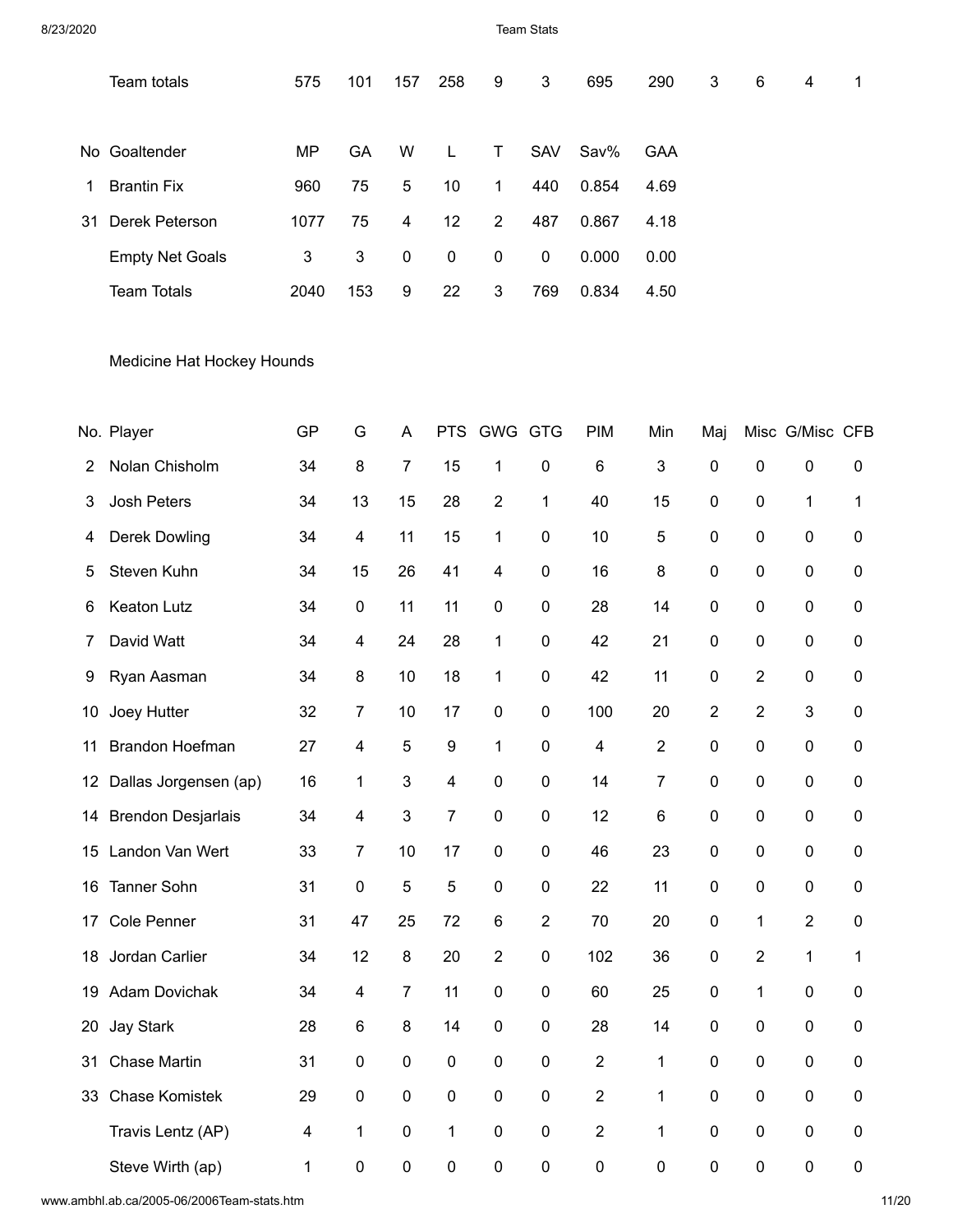| 8/23/2020       |                        |                |                           |                           |                  |                | <b>Team Stats</b> |                |                         |                |              |                 |                |
|-----------------|------------------------|----------------|---------------------------|---------------------------|------------------|----------------|-------------------|----------------|-------------------------|----------------|--------------|-----------------|----------------|
|                 | Denton King (ap)       | 1              | $\mathbf{1}$              | 1                         | $\sqrt{2}$       | 1              | $\pmb{0}$         | $\pmb{0}$      | $\pmb{0}$               | 0              | $\pmb{0}$    | $\pmb{0}$       | 0              |
|                 | Bench                  | 0              | $\pmb{0}$                 | $\pmb{0}$                 | $\pmb{0}$        | $\pmb{0}$      | $\pmb{0}$         | 12             | 6                       | 0              | $\pmb{0}$    | 0               | 0              |
|                 | Team totals            | 604            | 146                       | 189                       | 335              | 20             | 3                 | 660            | 250                     | $\overline{c}$ | 8            | $\overline{7}$  | $\overline{2}$ |
|                 |                        |                |                           |                           |                  |                |                   |                |                         |                |              |                 |                |
|                 | No Goaltender          | <b>MP</b>      | GA                        | W                         | L                | Τ              | SAV               | Sav%           | <b>GAA</b>              |                |              |                 |                |
| 31              | <b>Chase Martin</b>    | 1077           | 66                        | 8                         | $\overline{7}$   | $\mathbf{3}$   | 522               | 0.888          | 3.68                    |                |              |                 |                |
| 33              | <b>Chase Komistek</b>  | 963            | 42                        | 13                        | 3                | $\pmb{0}$      | 401               | 0.905          | 2.62                    |                |              |                 |                |
|                 | <b>Empty Net Goals</b> | 0              | $\pmb{0}$                 | $\pmb{0}$                 | $\pmb{0}$        | $\pmb{0}$      | $\pmb{0}$         | 0.000          | 0.00                    |                |              |                 |                |
|                 | <b>Team Totals</b>     | 2040           | 108                       | 21                        | 10               | 3              | 923               | 0.895          | 3.18                    |                |              |                 |                |
|                 | <b>MLAC Scott Pump</b> |                |                           |                           |                  |                |                   |                |                         |                |              |                 |                |
|                 | No. Player             | <b>GP</b>      | G                         | A                         |                  | PTS GWG GTG    |                   | <b>PIM</b>     | Min                     | Maj            |              | Misc G/Misc CFB |                |
| 1               | <b>Jeff Walker</b>     | 33             | $\pmb{0}$                 | $\mathbf{1}$              | 1                | 0              | $\pmb{0}$         | 29             | 7                       | 1              | $\pmb{0}$    | 1               | $\pmb{0}$      |
| 2               | Mike Cunningham        | 31             | 1                         | 4                         | 5                | $\pmb{0}$      | $\pmb{0}$         | 18             | 9                       | 0              | $\pmb{0}$    | $\pmb{0}$       | 0              |
| 3               | <b>Ryan Davis</b>      | 34             | 3                         | $\overline{7}$            | 10               | $\pmb{0}$      | $\pmb{0}$         | 6              | 3                       | 0              | 0            | 0               | 0              |
| 4               | Alex Petrovic          | 34             | 1                         | 10                        | 11               | $\pmb{0}$      | $\pmb{0}$         | 28             | 14                      | 0              | $\pmb{0}$    | 0               | 0              |
| 5               | Kevin Griffin          | 33             | $\mathbf{1}$              | $\ensuremath{\mathsf{3}}$ | 4                | $\pmb{0}$      | $\pmb{0}$         | 24             | 7                       | 0              | $\mathbf{1}$ | 0               | 0              |
| 6               | Sean Savage            | 29             | 0                         | $\pmb{0}$                 | $\pmb{0}$        | $\pmb{0}$      | $\pmb{0}$         | 0              | 0                       | 0              | $\pmb{0}$    | $\pmb{0}$       | 0              |
|                 | 7 Andrew Zvonkovic     | 34             | $\sqrt{2}$                | 4                         | 6                | 0              | $\pmb{0}$         | 60             | 25                      | $\pmb{0}$      | $\mathbf{1}$ | 0               | 0              |
| 8               | Jared VanDermeer       | 34             | $\mathbf{1}$              | $\boldsymbol{9}$          | 10               | $\pmb{0}$      | $\pmb{0}$         | $\bf 8$        | $\overline{\mathbf{4}}$ | $\pmb{0}$      | $\pmb{0}$    | $\pmb{0}$       | $\pmb{0}$      |
| 10 <sup>°</sup> | <b>Reid Linaker</b>    | 34             | 24                        | 29                        | 53               | $\overline{2}$ | $\pmb{0}$         | 80             | 25                      | 0              | $\mathbf{1}$ | $\overline{2}$  | 0              |
| 11              | Armando Mazzocca       | 34             | $\sqrt{2}$                | $\mathfrak{B}$            | $\sqrt{5}$       | $\pmb{0}$      | $\pmb{0}$         | 22             | 11                      | 0              | $\pmb{0}$    | $\pmb{0}$       | $\pmb{0}$      |
|                 | 12 Ty Brown            | 33             | 10                        | 10                        | 20               | $\pmb{0}$      | $\pmb{0}$         | 62             | 31                      | 0              | $\pmb{0}$    | $\pmb{0}$       | $\pmb{0}$      |
| 14              | Eric Sieben            | 34             | $\boldsymbol{7}$          | 12                        | 19               | $\sqrt{2}$     | $\pmb{0}$         | 28             | 14                      | 0              | $\pmb{0}$    | $\pmb{0}$       | $\pmb{0}$      |
| 16              | Pierre-Luc Dufour      | 34             | 10                        | 12                        | 22               | $\mathbf{1}$   | $\pmb{0}$         | 72             | 21                      | 0              | $\mathbf{1}$ | $\overline{2}$  | 1              |
| 17              | Mackenzie Royer        | 32             | 19                        | 10                        | 29               | $\pmb{0}$      | 3                 | 37             | 11                      | 1              | $\pmb{0}$    | 1               | 1              |
| 18              | Jessie Oszytko         | 34             | 5                         | $\sqrt{5}$                | 10               | $\mathbf{1}$   | $\pmb{0}$         | 32             | 16                      | 0              | $\pmb{0}$    | $\pmb{0}$       | $\pmb{0}$      |
| 19              | Anthony Harder         | 32             | 14                        | 24                        | 38               | $\mathbf{1}$   | $\mathbf{1}$      | 22             | 11                      | 0              | $\pmb{0}$    | 0               | $\pmb{0}$      |
| 20              | Marcus Dahl            | 34             | $\overline{\mathbf{4}}$   | $\mathbf 5$               | $\boldsymbol{9}$ | $\pmb{0}$      | $\pmb{0}$         | 12             | $\,6$                   | 0              | $\pmb{0}$    | $\pmb{0}$       | 0              |
| 31              | Nick Arrotta           | 29             | $\pmb{0}$                 | $\pmb{0}$                 | $\pmb{0}$        | $\pmb{0}$      | $\pmb{0}$         | $\pmb{0}$      | 0                       | 0              | $\pmb{0}$    | $\pmb{0}$       | $\pmb{0}$      |
|                 | <b>Blake Anderson</b>  | 11             | $\ensuremath{\mathsf{3}}$ | $\sqrt{2}$                | 5                | $\pmb{0}$      | 1                 | 12             | 6                       | 0              | $\pmb{0}$    | $\mathsf 0$     | $\pmb{0}$      |
|                 | Kyle Dingwall (ap)     | $\overline{c}$ | $\pmb{0}$                 | $\pmb{0}$                 | $\pmb{0}$        | $\pmb{0}$      | $\pmb{0}$         | $\overline{c}$ | $\mathbf{1}$            | $\pmb{0}$      | $\pmb{0}$    | $\pmb{0}$       | $\pmb{0}$      |

www.ambhl.ab.ca/2005-06/2006Team-stats.htm 12/20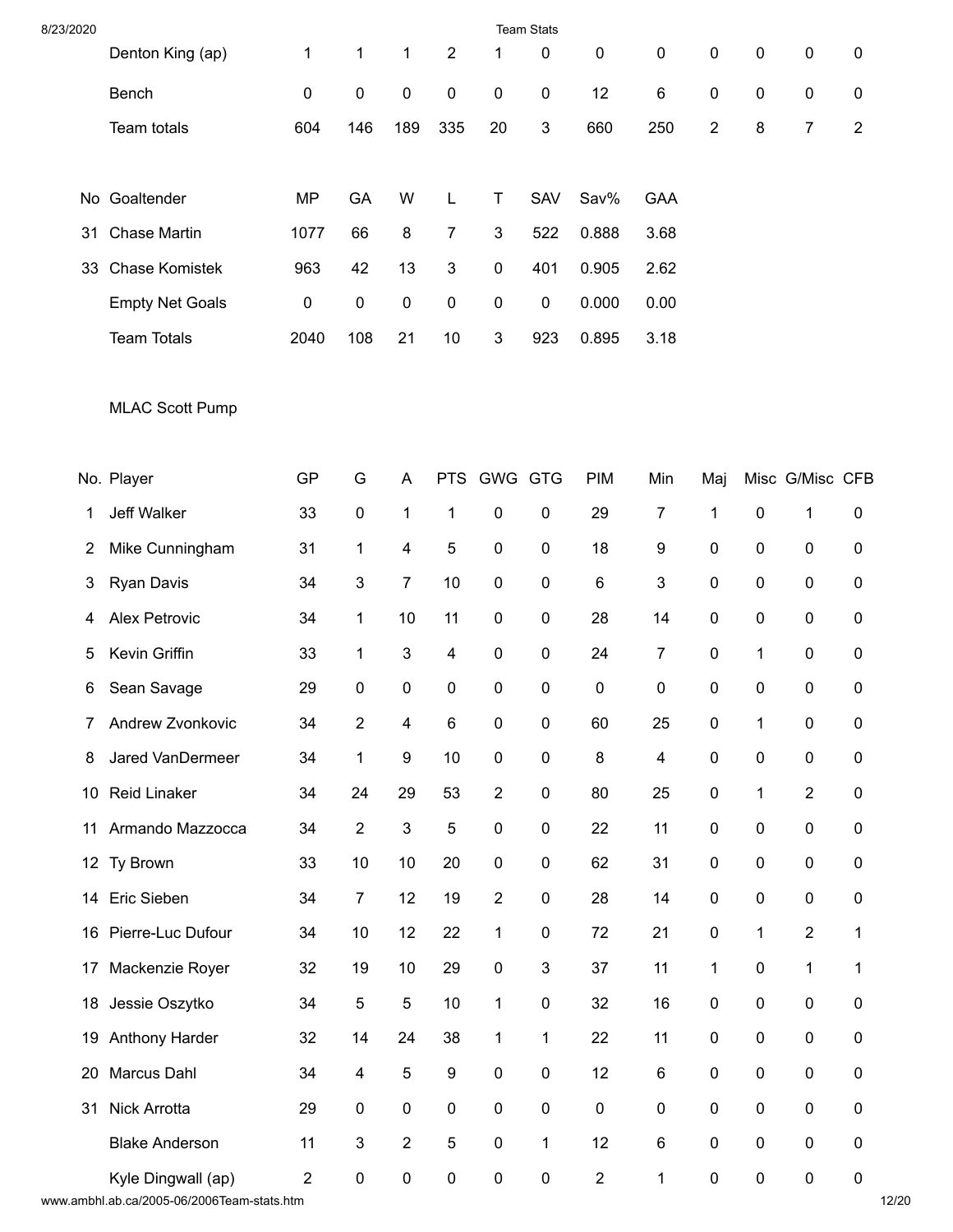| 8/23/2020       |                                |           |                           |                           |                  |                | <b>Team Stats</b> |            |                      |                |                |                  |                |
|-----------------|--------------------------------|-----------|---------------------------|---------------------------|------------------|----------------|-------------------|------------|----------------------|----------------|----------------|------------------|----------------|
|                 | Michael Rehill (ap)            | 3         | $\pmb{0}$                 | $\mathbf{1}$              | 1                | 0              | 0                 | 4          | $\boldsymbol{2}$     | 0              | $\pmb{0}$      | $\mathsf 0$      | 0              |
|                 | Graham Darlinton (ap)          | 1         | 1                         | $\pmb{0}$                 | 1                | $\pmb{0}$      | 1                 | $\pmb{0}$  | $\pmb{0}$            | 0              | $\pmb{0}$      | $\pmb{0}$        | $\pmb{0}$      |
|                 | Bench                          | 0         | $\pmb{0}$                 | $\pmb{0}$                 | $\pmb{0}$        | $\pmb{0}$      | $\pmb{0}$         | 0          | 0                    | 0              | $\pmb{0}$      | $\pmb{0}$        | 0              |
|                 | Team totals                    | 609       | 108                       | 151                       | 259              | $\overline{7}$ | $\,6$             | 558        | 224                  | $\overline{2}$ | 4              | 6                | $\overline{2}$ |
|                 | No Goaltender                  | <b>MP</b> | GA                        | W                         | L                | T              | SAV               | Sav%       | GAA                  |                |                |                  |                |
| 1               | Jeff Walker                    | 1184      | 83                        | 5                         | 8                | 6              | 618               | 0.882      | 4.21                 |                |                |                  |                |
| 31              | Nick Arrotta                   | 855       | 79                        | 3                         | 12               | $\pmb{0}$      | 405               | 0.837      | 5.54                 |                |                |                  |                |
|                 | <b>Empty Net Goals</b>         | 1         | $\mathbf{1}$              | $\pmb{0}$                 | $\pmb{0}$        | $\pmb{0}$      | $\pmb{0}$         | 0.000      | 0.00                 |                |                |                  |                |
|                 | <b>Team Totals</b>             | 2040      | 163                       | 8                         | 20               | $\,6\,$        | 868               | 0.842      | 4.79                 |                |                |                  |                |
|                 | <b>Okotoks Oilers</b>          |           |                           |                           |                  |                |                   |            |                      |                |                |                  |                |
|                 | No. Player                     | GP        | G                         | A                         | <b>PTS</b>       | <b>GWG GTG</b> |                   | <b>PIM</b> | Min                  | Maj            |                | Misc G/Misc CFB  |                |
| 1               | Tyler Stamler                  | 30        | $\pmb{0}$                 | $\pmb{0}$                 | $\pmb{0}$        | $\pmb{0}$      | $\pmb{0}$         | 22         | $\,6$                | 0              | $\mathbf{1}$   | $\pmb{0}$        | 0              |
| 2               | Tyrone Howden                  | 33        | 1                         | 9                         | 10               | $\pmb{0}$      | $\pmb{0}$         | 130        | 45                   | $\overline{c}$ | 1              | $\overline{2}$   | 0              |
| 3               | Douglas Jessey                 | 34        | $\ensuremath{\mathsf{3}}$ | $\bf 8$                   | 11               | $\overline{2}$ | $\pmb{0}$         | 64         | 32                   | 0              | $\pmb{0}$      | $\pmb{0}$        | 0              |
| 4               | Hayden Warrack                 | 34        | $\pmb{0}$                 | $\sqrt{3}$                | $\sqrt{3}$       | $\pmb{0}$      | $\pmb{0}$         | 10         | 5                    | 0              | $\pmb{0}$      | $\pmb{0}$        | $\pmb{0}$      |
| 5               | <b>Matt Silver</b>             | 34        | $\pmb{0}$                 | $\mathbf 1$               | 1                | $\pmb{0}$      | $\pmb{0}$         | 12         | 6                    | 0              | $\mathbf 0$    | $\pmb{0}$        | 0              |
| 6               | Nolan Sauve                    | 34        | 5                         | 1                         | 6                | 1              | 0                 | 12         | 6                    | 0              | 0              | 0                | 0              |
| 7               | Steven Soto                    | 34        | $\overline{2}$            | $\overline{\mathbf{4}}$   | $\,6\,$          | $\pmb{0}$      | $\pmb{0}$         | 8          | 4                    | 0              | $\pmb{0}$      | $\pmb{0}$        | 0              |
| 8               | Chance DePaoli                 | 34        | $\boldsymbol{2}$          | $\,6\,$                   | $\bf 8$          | $\mathbf 1$    | $\pmb{0}$         | 30         | 15                   | 0              | $\pmb{0}$      | $\pmb{0}$        | $\pmb{0}$      |
| 9               | Joel Paiement                  | 33        | $\boldsymbol{2}$          | $\boldsymbol{7}$          | $\boldsymbol{9}$ | $\pmb{0}$      | 1                 | 74         | 32                   | 0              | 1              | $\pmb{0}$        | 0              |
| 10 <sup>°</sup> | <b>Steven Eidsness</b>         | 34        | 10                        | $\bf 8$                   | 18               | 1              | $\pmb{0}$         | 12         | $\,6$                | 0              | $\pmb{0}$      | $\pmb{0}$        | 0              |
| 11              | <b>Branden Habina</b>          | 33        | 5                         | $\overline{\mathbf{4}}$   | $\boldsymbol{9}$ | $\pmb{0}$      | $\pmb{0}$         | 66         | 18                   | 0              | $\mathbf{1}$   | $\boldsymbol{2}$ | $\overline{2}$ |
| 14              | Jeremy Smith                   | 34        | 11                        | 13                        | 24               | $\mathbf{1}$   | $\pmb{0}$         | 57         | 11                   | $\mathbf{1}$   | $\overline{2}$ | $\mathbf{1}$     | $\pmb{0}$      |
| 15              | <b>Brandon Rommens</b>         | 32        | 3                         | $\ensuremath{\mathsf{3}}$ | $\,6$            | $\pmb{0}$      | $\pmb{0}$         | 41         | $\bf 8$              | 1              | 1              | 1                | 0              |
| 16              | Cory Kapellar                  | 30        | 1                         | $\boldsymbol{2}$          | 3                | $\pmb{0}$      | $\pmb{0}$         | 18         | 9                    | 0              | $\pmb{0}$      | $\pmb{0}$        | 0              |
| 17              | Dylan Kendrick                 | 34        | 10                        | $\overline{\mathbf{4}}$   | 14               | $\pmb{0}$      | $\pmb{0}$         | 4          | $\overline{2}$       | 0              | $\pmb{0}$      | $\pmb{0}$        | 0              |
| 18              | Evan Ferguson                  | 33        | 15                        | 12                        | 27               | $\mathbf{1}$   | $\overline{2}$    | 40         | 20                   | 0              | $\pmb{0}$      | $\pmb{0}$        | $\pmb{0}$      |
| 19              | <b>Brody Stephenson</b>        | 21        | 3                         | $\sqrt{2}$                | 5                | 1              | $\pmb{0}$         | 8          | 4                    | 0              | $\pmb{0}$      | $\pmb{0}$        | 0              |
| 20<br>30        | Ryan Goldthorpe<br>Mike Snider | 31<br>32  | 10<br>$\pmb{0}$           | 11<br>$\pmb{0}$           | 21<br>$\pmb{0}$  | 0<br>$\pmb{0}$ | 0<br>$\pmb{0}$    | 32<br>14   | 16<br>$\overline{7}$ | 0<br>$\pmb{0}$ | 0<br>$\pmb{0}$ | 0<br>$\pmb{0}$   | 0<br>$\pmb{0}$ |

www.ambhl.ab.ca/2005-06/2006Team-stats.htm 13/20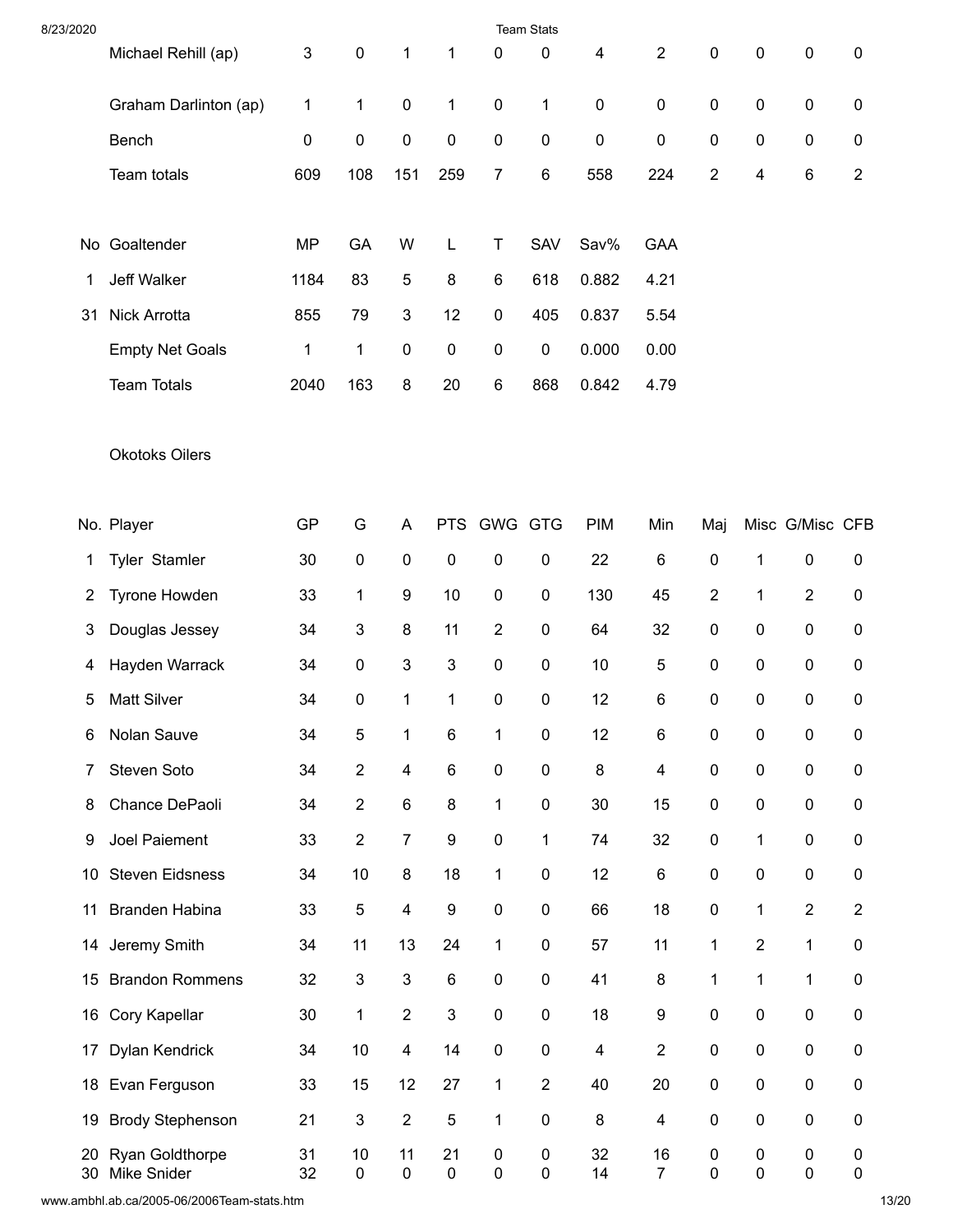| 8/23/2020 |                               |                |                         |                           |                  |                | <b>Team Stats</b> |                         |                  |                         |                  |                 |                  |
|-----------|-------------------------------|----------------|-------------------------|---------------------------|------------------|----------------|-------------------|-------------------------|------------------|-------------------------|------------------|-----------------|------------------|
|           | Kyle Diggins (ap)             | $\overline{2}$ | $\pmb{0}$               | $\pmb{0}$                 | $\pmb{0}$        | $\pmb{0}$      | $\pmb{0}$         | $\pmb{0}$               | $\pmb{0}$        | 0                       | $\pmb{0}$        | $\pmb{0}$       | $\boldsymbol{0}$ |
|           | Bench                         | $\pmb{0}$      | $\pmb{0}$               | $\pmb{0}$                 | $\pmb{0}$        | $\pmb{0}$      | $\pmb{0}$         | 16                      | 3                | 0                       | $\pmb{0}$        | $\mathbf{1}$    | $\boldsymbol{0}$ |
|           | Team totals                   | 616            | 83                      | 98                        | 181              | 8              | 3                 | 670                     | 255              | $\overline{\mathbf{4}}$ | $\boldsymbol{7}$ | 7               | $\overline{2}$   |
|           |                               |                |                         |                           |                  |                |                   |                         |                  |                         |                  |                 |                  |
|           | No Goaltender                 | <b>MP</b>      | GA                      | W                         | L                | T              | <b>SAV</b>        | Sav%                    | <b>GAA</b>       |                         |                  |                 |                  |
| 1         | Tyler Stamler                 | 1044           | 64                      | 5                         | 11               | $\overline{2}$ | 595               | 0.903                   | 3.68             |                         |                  |                 |                  |
| 30        | Mike Snider                   | 992            | 75                      | $\ensuremath{\mathsf{3}}$ | 12               | $\mathbf{1}$   | 679               | 0.901                   | 4.54             |                         |                  |                 |                  |
|           | <b>Empty Net Goals</b>        | 4              | 4                       | $\pmb{0}$                 | $\pmb{0}$        | $\pmb{0}$      | 0                 | 0.000                   | 0.00             |                         |                  |                 |                  |
|           | <b>Team Totals</b>            | 2040           | 143                     | 8                         | 23               | 3              | 1077              | 0.883                   | 4.21             |                         |                  |                 |                  |
|           | <b>Red Deer Rebels Chiefs</b> |                |                         |                           |                  |                |                   |                         |                  |                         |                  |                 |                  |
|           | No. Player                    | GP             | G                       | A                         | <b>PTS</b>       | GWG GTG        |                   | PIM                     | Min              | Maj                     |                  | Misc G/Misc CFB |                  |
| 1         | Jason Pohl                    | 33             | $\pmb{0}$               | $\pmb{0}$                 | $\pmb{0}$        | $\pmb{0}$      | $\pmb{0}$         | $\pmb{0}$               | $\pmb{0}$        | 0                       | $\pmb{0}$        | $\pmb{0}$       | $\pmb{0}$        |
| 2         | Mitchell Kaufmann             | 32             | $\mathbf 5$             | 9                         | 14               | 1              | $\mathbf{1}$      | 54                      | 22               | 0                       | $\mathbf{1}$     | 0               | 0                |
| 3         | <b>Dallas Snider</b>          | 34             | $\bf 8$                 | 16                        | 24               | 0              | $\pmb{0}$         | 30                      | 15               | 0                       | $\pmb{0}$        | 0               | 0                |
| 4         | Cory Kloss                    | 33             | $\overline{7}$          | 18                        | 25               | $\pmb{0}$      | $\pmb{0}$         | 38                      | 19               | 0                       | $\pmb{0}$        | $\pmb{0}$       | 0                |
| 5         | Sean Tuff                     | 32             | $\boldsymbol{2}$        | 6                         | 8                | 0              | $\pmb{0}$         | 14                      | 7                | 0                       | 0                | 0               | 0                |
| 6         | Nathan Walroth                | 34             | $\bf 8$                 | 10                        | 18               | $\pmb{0}$      | $\mathbf 0$       | 40                      | 20               | $\mathbf 0$             | $\pmb{0}$        | 0               | 0                |
| 7         | Luke Madill                   | 34             | $\pmb{0}$               | $\,6$                     | $\,6$            | $\pmb{0}$      | $\pmb{0}$         | $\overline{\mathbf{4}}$ | $\boldsymbol{2}$ | $\pmb{0}$               | $\pmb{0}$        | $\pmb{0}$       | 0                |
| 8         | Rodger Craig                  | 33             | 15                      | 20                        | 35               | $\overline{2}$ | $\mathbf{1}$      | 36                      | 13               | 0                       | $\mathbf{1}$     | $\pmb{0}$       | 0                |
| 9         | <b>Brady Poulsen</b>          | 33             | $\sqrt{5}$              | $\boldsymbol{9}$          | 14               | $\mathbf{1}$   | $\pmb{0}$         | 20                      | 10               | 0                       | $\pmb{0}$        | $\pmb{0}$       | 0                |
| 10        | Scott Antonsen                | 34             | $\,6\,$                 | 16                        | 22               | 0              | $\mathbf 1$       | 10                      | $\mathbf 5$      | $\pmb{0}$               | $\pmb{0}$        | 0               | 0                |
| 11        | Lane Menage                   | 34             | 11                      | 27                        | 38               | $\overline{c}$ | $\pmb{0}$         | 44                      | 22               | 0                       | $\pmb{0}$        | 0               | 0                |
|           | 12 Steven Blacklock           | 34             | $\overline{\mathbf{4}}$ | 14                        | 18               | $\overline{2}$ | $\pmb{0}$         | 14                      | $\overline{7}$   | 0                       | $\pmb{0}$        | 0               | 0                |
| 15        | <b>Colin Amendt</b>           | 23             | $\sqrt{2}$              | $\overline{7}$            | $\boldsymbol{9}$ | $\mathbf{1}$   | $\pmb{0}$         | 56                      | 23               | $\pmb{0}$               | $\mathbf{1}$     | $\pmb{0}$       | 0                |
| 16        | Justin Faux                   | 33             | $\overline{7}$          | 11                        | 18               | $\mathbf{1}$   | $\pmb{0}$         | 30                      | 15               | 0                       | $\pmb{0}$        | 0               | 0                |
| 17        | Justin Moir                   | 32             | 15                      | 12                        | 27               | $\mathbf{1}$   | $\pmb{0}$         | 42                      | 16               | 0                       | $\mathbf{1}$     | $\pmb{0}$       | 0                |
| 18        | Clayton Jardine               | 33             | 16                      | 18                        | 34               | $\overline{2}$ | $\pmb{0}$         | 26                      | 13               | 0                       | $\pmb{0}$        | $\pmb{0}$       | 0                |
| 19        | Chase Schaber                 | 34             | 35                      | 24                        | 59               | $\overline{7}$ | $\pmb{0}$         | 78                      | 29               | 0                       | $\overline{2}$   | $\pmb{0}$       | 0                |
| 20        | <b>Colten Brule</b>           | 33             | 14                      | 17                        | 31               | $\mathbf{1}$   | $\pmb{0}$         | 14                      | 7                | 0                       | $\pmb{0}$        | 0               | 0                |
| 31        | <b>Garrett Laidler</b>        | $30\,$         | $\pmb{0}$               | $\pmb{0}$                 | $\pmb{0}$        | $\pmb{0}$      | $\pmb{0}$         | $\pmb{0}$               | $\pmb{0}$        | $\pmb{0}$               | $\pmb{0}$        | $\pmb{0}$       | 0                |

www.ambhl.ab.ca/2005-06/2006Team-stats.htm 14/20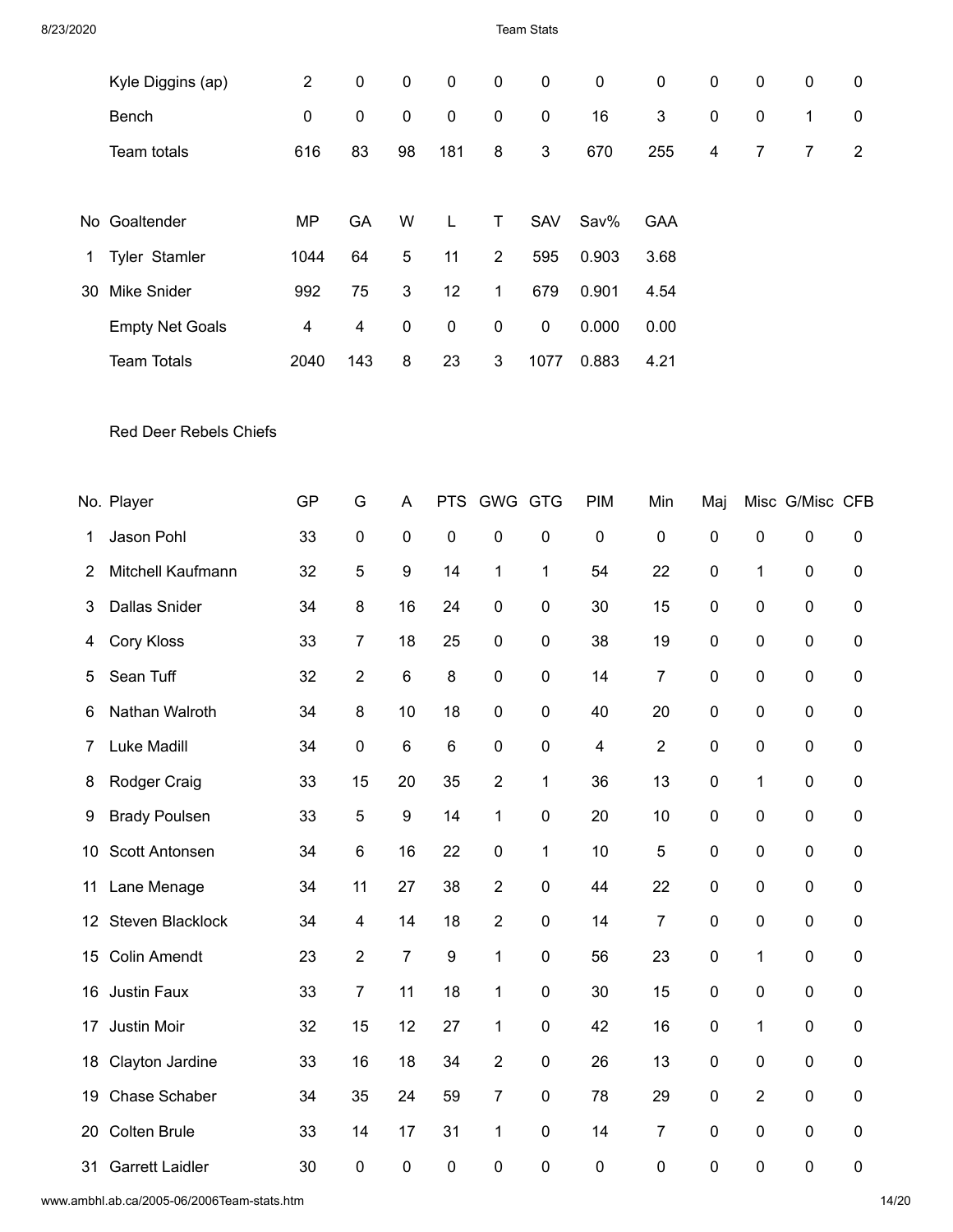| 8/23/2020       |                             |                |                  |                           |                  |                | <b>Team Stats</b> |                |                  |              |                  |                 |                |
|-----------------|-----------------------------|----------------|------------------|---------------------------|------------------|----------------|-------------------|----------------|------------------|--------------|------------------|-----------------|----------------|
|                 | Cody Hagg (ap)              | $\overline{2}$ | $\pmb{0}$        | $\pmb{0}$                 | $\pmb{0}$        | 0              | $\pmb{0}$         | $\pmb{0}$      | $\pmb{0}$        | 0            | $\pmb{0}$        | $\pmb{0}$       | 0              |
|                 | lan Mahood (ap)             | 1              | $\pmb{0}$        | $\pmb{0}$                 | $\pmb{0}$        | $\pmb{0}$      | $\pmb{0}$         | $\pmb{0}$      | $\pmb{0}$        | 0            | $\pmb{0}$        | $\pmb{0}$       | 0              |
|                 | Jay Coleman (ap)            | 1              | 0                | $\pmb{0}$                 | $\pmb{0}$        | $\pmb{0}$      | $\pmb{0}$         | $\pmb{0}$      | 0                | 0            | $\pmb{0}$        | $\pmb{0}$       | 0              |
|                 | Bench                       | 0              | $\pmb{0}$        | $\pmb{0}$                 | $\pmb{0}$        | $\pmb{0}$      | $\pmb{0}$         | 4              | $\overline{2}$   | 0            | $\pmb{0}$        | $\pmb{0}$       | 0              |
|                 | Team totals                 | 622            | 160              | 240                       | 400              | 21             | 3                 | 554            | 247              | $\pmb{0}$    | $\,6\,$          | $\pmb{0}$       | $\pmb{0}$      |
|                 |                             |                |                  |                           |                  |                |                   |                |                  |              |                  |                 |                |
|                 | No Goaltender               | <b>MP</b>      | GA               | W                         | L                | T              | SAV               | Sav%           | <b>GAA</b>       |              |                  |                 |                |
| 1               | Jason Pohl                  | 1109           | 58               | 11                        | 5                | $\overline{2}$ | 558               | 0.906          | 3.14             |              |                  |                 |                |
| 31              | <b>Garrett Laidler</b>      | 931            | 54               | 11                        | 4                | $\mathbf{1}$   | 393               | 0.879          | 3.48             |              |                  |                 |                |
|                 | <b>Empty Net Goals</b>      | 0              | $\pmb{0}$        | $\pmb{0}$                 | $\pmb{0}$        | $\pmb{0}$      | $\pmb{0}$         | 0.000          | 0.00             |              |                  |                 |                |
|                 | <b>Team Totals</b>          | 2040           | 112              | 22                        | $\boldsymbol{9}$ | $\mathbf{3}$   | 770               | 0.873          | 3.29             |              |                  |                 |                |
|                 |                             |                |                  |                           |                  |                |                   |                |                  |              |                  |                 |                |
|                 | <b>Sherwood Park Flyers</b> |                |                  |                           |                  |                |                   |                |                  |              |                  |                 |                |
|                 |                             |                |                  |                           |                  |                |                   |                |                  |              |                  |                 |                |
|                 | No. Player                  | GP             | G                | A                         | <b>PTS</b>       | GWG GTG        |                   | <b>PIM</b>     | Min              | Maj          |                  | Misc G/Misc CFB |                |
| 1               | Daniel Young                | 30             | $\pmb{0}$        | $\pmb{0}$                 | $\pmb{0}$        | $\pmb{0}$      | $\pmb{0}$         | 18             | 4                | 0            | $\pmb{0}$        | $\mathbf 1$     | 0              |
| $\overline{2}$  | Jason Reid                  | 33             | 11               | 15                        | 26               | $\mathbf{1}$   | $\pmb{0}$         | 35             | 10               | 1            | $\pmb{0}$        | 1               | $\pmb{0}$      |
| 4               | <b>Olivier Savoie</b>       | 30             | 4                | $\overline{\mathbf{4}}$   | $\bf 8$          | $\pmb{0}$      | $\pmb{0}$         | 22             | 11               | 0            | $\pmb{0}$        | $\pmb{0}$       | 0              |
| 6               | <b>Robert Cayenne</b>       | 21             | 9                | $\mathbf 5$               | 14               | $\mathbf{1}$   | $\pmb{0}$         | 89             | 27               | 1            | $\mathbf 1$      | $\overline{2}$  | $\overline{c}$ |
|                 | 7 Travis Perry              | 32             | $\pmb{0}$        | $\overline{7}$            | $\overline{7}$   | $\pmb{0}$      | $\pmb{0}$         | 14             | $\boldsymbol{7}$ | $\pmb{0}$    | $\pmb{0}$        | $\pmb{0}$       | $\pmb{0}$      |
| 8               | Justen Konski               | 33             | $\boldsymbol{7}$ | 11                        | 18               | $\pmb{0}$      | $\pmb{0}$         | 46             | 18               | 0            | $\mathbf{1}$     | $\mathbf 0$     | $\pmb{0}$      |
| 9               | lan Ransome                 | 32             | $\pmb{0}$        | $\,6\,$                   | $\,6$            | $\pmb{0}$      | $\pmb{0}$         | 12             | $\,6\,$          | 0            | $\pmb{0}$        | $\pmb{0}$       | 0              |
| 10              | Michael Tasse               | 31             | 10               | $\boldsymbol{9}$          | 19               | $\mathbf{1}$   | $\pmb{0}$         | 106            | 48               | 0            | 1                | $\pmb{0}$       | 0              |
| 11              | Kyle Johnston               | 33             | 4                | $\boldsymbol{9}$          | 13               | $\pmb{0}$      | $\pmb{0}$         | 28             | 14               | 0            | $\pmb{0}$        | $\pmb{0}$       | $\pmb{0}$      |
| 12 <sup>2</sup> | Jessi Hilton                | 33             | 23               | 13                        | 36               | $\mathbf{1}$   | 1                 | 28             | 14               | 0            | $\pmb{0}$        | $\pmb{0}$       | $\pmb{0}$      |
| 15              | Steve Sanche                | 32             | 3                | $\overline{\mathbf{4}}$   | $\boldsymbol{7}$ | $\pmb{0}$      | $\pmb{0}$         | 68             | 24               | 0            | $\boldsymbol{2}$ | $\pmb{0}$       | 0              |
| 16              | Nathaniel Painchaud         | 29             | $\mathbf{1}$     | $\ensuremath{\mathsf{3}}$ | 4                | $\pmb{0}$      | $\pmb{0}$         | 56             | 18               | 0            | $\boldsymbol{2}$ | $\pmb{0}$       | $\pmb{0}$      |
| 17 <sub>1</sub> | <b>Tyler Yaworski</b>       | 33             | 3                | $\,6\,$                   | $\boldsymbol{9}$ | $\pmb{0}$      | $\pmb{0}$         | 76             | 33               | 0            | $\pmb{0}$        | 1               | $\pmb{0}$      |
| 18              | <b>Scott Minkler</b>        | 30             | $\bf 8$          | 14                        | 22               | $\pmb{0}$      | $\pmb{0}$         | 27             | 6                | $\mathbf{1}$ | $\pmb{0}$        | 1               | $\pmb{0}$      |
| 19              | Kyle Reddick                | 31             | 5                | $\boldsymbol{7}$          | 12               | $\pmb{0}$      | $\pmb{0}$         | 12             | 6                | 0            | $\pmb{0}$        | $\pmb{0}$       | 0              |
| 20              | Jordan Sirois               | 33             | $\pmb{0}$        | $\ensuremath{\mathsf{3}}$ | $\mathfrak{S}$   | $\pmb{0}$      | $\pmb{0}$         | 18             | 9                | 0            | $\pmb{0}$        | $\pmb{0}$       | 0              |
| 21              | Derek Hutton                | 33             | $\mathbf{1}$     | $\mathbf{1}$              | $\overline{2}$   | $\pmb{0}$      | $\pmb{0}$         | 44             | 22               | 0            | $\pmb{0}$        | $\mathsf 0$     | $\pmb{0}$      |
| 31              | <b>Brett Lewis</b>          | 30             | $\pmb{0}$        | $\pmb{0}$                 | $\pmb{0}$        | $\pmb{0}$      | $\pmb{0}$         | $\overline{c}$ | $\mathbf{1}$     | $\pmb{0}$    | $\pmb{0}$        | 0               | $\pmb{0}$      |

www.ambhl.ab.ca/2005-06/2006Team-stats.htm 15/20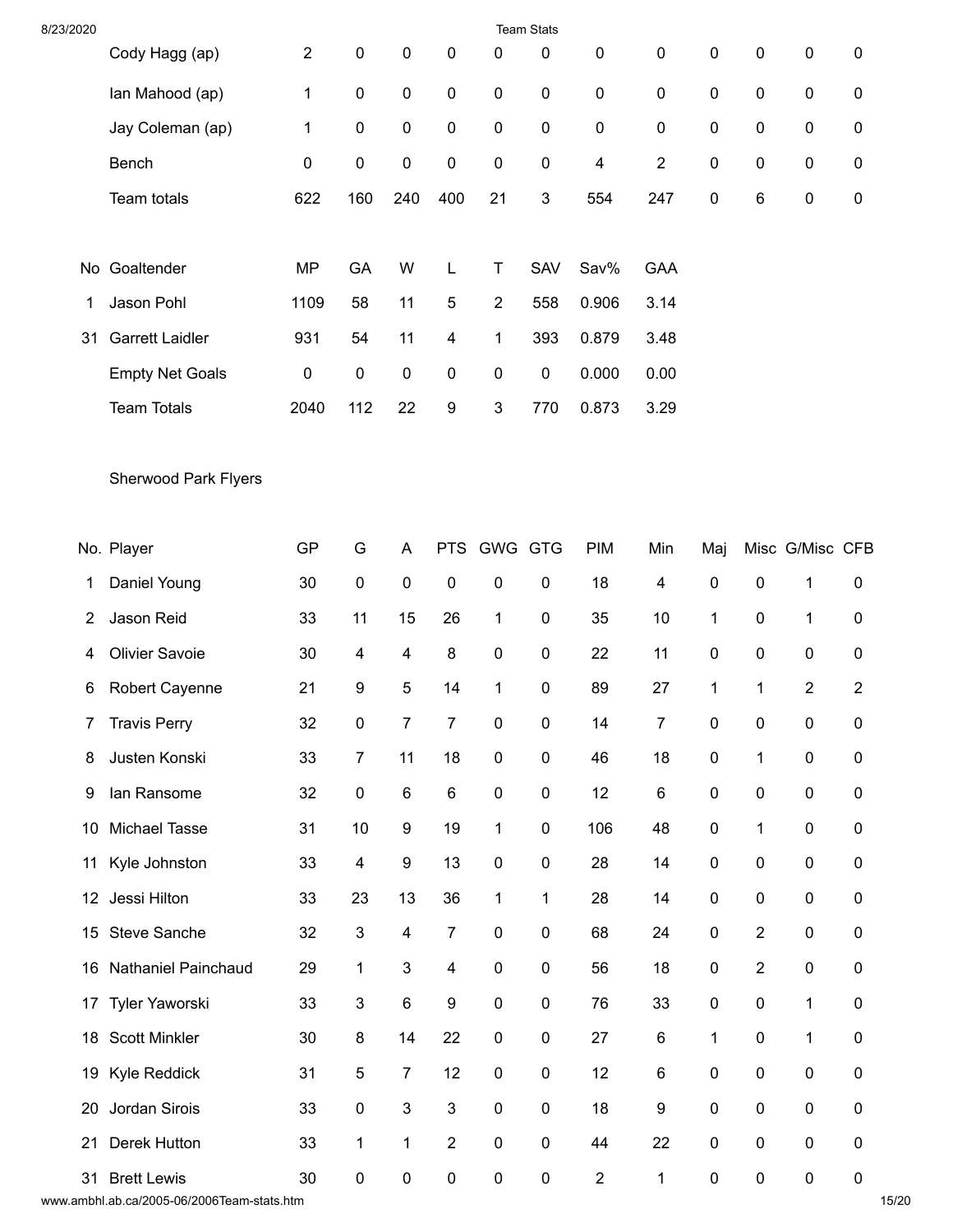| 8/23/2020 |                                                 |                  |                             |                             |                                      |                         | <b>Team Stats</b>      |                          |                         |           |                        |                 |                |
|-----------|-------------------------------------------------|------------------|-----------------------------|-----------------------------|--------------------------------------|-------------------------|------------------------|--------------------------|-------------------------|-----------|------------------------|-----------------|----------------|
|           | Daniel Harvey (ap)                              | $\mathbf{1}$     | $\pmb{0}$                   | $\pmb{0}$                   | $\pmb{0}$                            | 0                       | $\pmb{0}$              | $\pmb{0}$                | $\pmb{0}$               | $\pmb{0}$ | $\pmb{0}$              | $\pmb{0}$       | 0              |
|           | Michael Williams (ap)                           | $\overline{2}$   | 1                           | $\mathbf{1}$                | $\overline{2}$                       | $\pmb{0}$               | $\pmb{0}$              | $\pmb{0}$                | $\pmb{0}$               | 0         | $\pmb{0}$              | $\pmb{0}$       | 0              |
|           | Logan Melville (ap)                             | $\mathbf 1$      | $\pmb{0}$                   | $\pmb{0}$                   | $\pmb{0}$                            | $\pmb{0}$               | $\pmb{0}$              | $\pmb{0}$                | $\pmb{0}$               | 0         | $\pmb{0}$              | $\pmb{0}$       | 0              |
|           | Jake Mandin (ap)                                | 1                | $\pmb{0}$                   | $\pmb{0}$                   | $\pmb{0}$                            | $\pmb{0}$               | $\pmb{0}$              | $\pmb{0}$                | $\pmb{0}$               | 0         | $\pmb{0}$              | $\pmb{0}$       | $\pmb{0}$      |
|           | Bench                                           | $\boldsymbol{0}$ | $\pmb{0}$                   | $\pmb{0}$                   | $\pmb{0}$                            | $\pmb{0}$               | $\pmb{0}$              | 14                       | $\overline{c}$          | 0         | $\pmb{0}$              | 1               | 0              |
|           | Team totals                                     | 564              | 90                          | 118                         | 208                                  | $\overline{\mathbf{4}}$ | 1                      | 715                      | 280                     | 3         | $\boldsymbol{7}$       | $\overline{7}$  | $\overline{2}$ |
|           | No Goaltender                                   | <b>MP</b>        | GA                          | W                           | L                                    | T                       | SAV                    | Sav%                     | <b>GAA</b>              |           |                        |                 |                |
| 1         | Daniel Young                                    | 1215             | 109                         | $\overline{\mathbf{4}}$     | 14                                   | $\mathbf{1}$            | 707                    | 0.866                    | 5.38                    |           |                        |                 |                |
| 31        | <b>Brett Lewis</b>                              | 735              | 99                          | $\mathbf{1}$                | 12                                   | $\mathbf{1}$            | 553                    | 0.848                    | 8.08                    |           |                        |                 |                |
|           | <b>Empty Net Goals</b>                          | 0                | $\pmb{0}$                   | $\pmb{0}$                   | $\pmb{0}$                            | $\pmb{0}$               | $\pmb{0}$              | 0.000                    | 0.00                    |           |                        |                 |                |
|           | <b>Team Totals</b>                              | 1980             | 213                         | $\sqrt{5}$                  | 26                                   | $\overline{2}$          | 1048                   | 0.831                    | 6.45                    |           |                        |                 |                |
|           | <b>Spruce Grove Broncos</b>                     |                  |                             |                             |                                      |                         |                        |                          |                         |           |                        |                 |                |
|           | No. Player                                      | GP               | G                           | A                           | <b>PTS</b>                           | GWG GTG                 |                        | <b>PIM</b>               | Min                     | Maj       |                        | Misc G/Misc CFB |                |
| 2         | Zach Resler                                     | 33               | 4                           | 8                           | 12                                   | $\pmb{0}$               | $\pmb{0}$              | 44                       | 17                      | $\pmb{0}$ | 1                      | 0               | 0              |
| 3         | <b>Steven Nolte</b>                             | 33               | $\sqrt{2}$                  | 12                          | 14                                   | $\pmb{0}$               | $\pmb{0}$              | 46                       | 18                      | 0         | $\mathbf{1}$           | $\pmb{0}$       | 0              |
| 4         | Jerrett Nash                                    | 33               | $\mathbf{1}$                | 11                          | 12                                   | $\pmb{0}$               | $\pmb{0}$              | $\overline{\mathcal{A}}$ | $\overline{2}$          | $\pmb{0}$ | $\pmb{0}$              | 0               | $\pmb{0}$      |
| 5         | Jordan Ness                                     | 28               | 3                           | 8                           | 11                                   | 0                       | $\pmb{0}$              | 36                       | 18                      | 0         | 0                      | 0               | 0              |
| 7         | Kjell Reid                                      | 34               | 17                          | 18                          | 35                                   | $\mathbf 5$             | $\pmb{0}$              | 46                       | 18                      | 0         | $\pmb{0}$              | 1               | 1              |
| 8         | <b>Tyler Carefoot</b>                           | 31               | 4                           | $\mathbf 5$                 | $\boldsymbol{9}$                     | $\mathbf{1}$            | $\pmb{0}$              | 24                       | 7                       | 0         | $\pmb{0}$              | $\mathbf{1}$    | 1              |
| 11        | <b>Brent Martin</b>                             | 33               | 16                          | 21                          | 37                                   | $\overline{2}$          | $\pmb{0}$              | 24                       | 12                      | 0         | $\pmb{0}$              | 0               | $\pmb{0}$      |
| 12        | Derek McLean                                    | 34               | 19                          | 17                          | 36                                   | $\mathbf 5$             | $\pmb{0}$              | 16                       | 3                       | 0         | $\mathbf{1}$           | $\pmb{0}$       | 0              |
|           | 14 Keith Waterman                               | 32               | 10                          | 20                          | 30                                   | $\sqrt{2}$              | $\pmb{0}$              | 46                       | 13                      | 0         | $\mathbf 1$            | 1               | 0              |
|           | 15 Alex Plourde                                 | 33               | 10                          | 16                          | 26                                   | $\pmb{0}$               | $\pmb{0}$              | 8                        | $\overline{\mathbf{4}}$ | 0         | $\pmb{0}$              | $\pmb{0}$       | 0              |
| 20        | Jesse Altheim                                   | 33               | 10                          | 12                          | 22                                   | $\pmb{0}$               | $\pmb{0}$              | 30                       | 10                      | 0         | $\mathbf{1}$           | 0               | $\pmb{0}$      |
| 22        | <b>Dillon Wagner</b>                            | 34               | 28                          | 20                          | 48                                   | $\boldsymbol{2}$        | $\mathbf{1}$           | 70                       | 30                      | 0         | $\mathbf{1}$           | $\pmb{0}$       | $\pmb{0}$      |
| 24        | Cory Brown                                      | 34               | 12                          | 22                          | 34                                   | $\pmb{0}$               | $\pmb{0}$              | 18                       | 9                       | 0         | $\pmb{0}$              | 0               | 0              |
|           | 27 TJ Foster                                    | 34               | 18                          | 26                          | 44                                   | $\overline{2}$          | $\overline{2}$         | 12                       | 6                       | 0         | $\pmb{0}$              | $\pmb{0}$       | 0              |
| 30        | Cole Hoeber                                     | 32               | $\pmb{0}$                   | $\pmb{0}$                   | $\pmb{0}$                            | $\pmb{0}$               | $\pmb{0}$              | $\sqrt{2}$               | 1                       | 0         | $\pmb{0}$              | 0               | $\pmb{0}$      |
| 31<br>37  | <b>Kjellby Martel</b><br><b>Brenden Kichton</b> | 32<br>34         | $\pmb{0}$<br>$\overline{2}$ | $\pmb{0}$<br>$\overline{7}$ | $\boldsymbol{0}$<br>$\boldsymbol{9}$ | $\pmb{0}$<br>$\pmb{0}$  | $\pmb{0}$<br>$\pmb{0}$ | $\boldsymbol{2}$<br>20   | $\mathbf 1$<br>10       | 0<br>0    | $\pmb{0}$<br>$\pmb{0}$ | 0<br>0          | 0<br>$\pmb{0}$ |

www.ambhl.ab.ca/2005-06/2006Team-stats.htm 16/20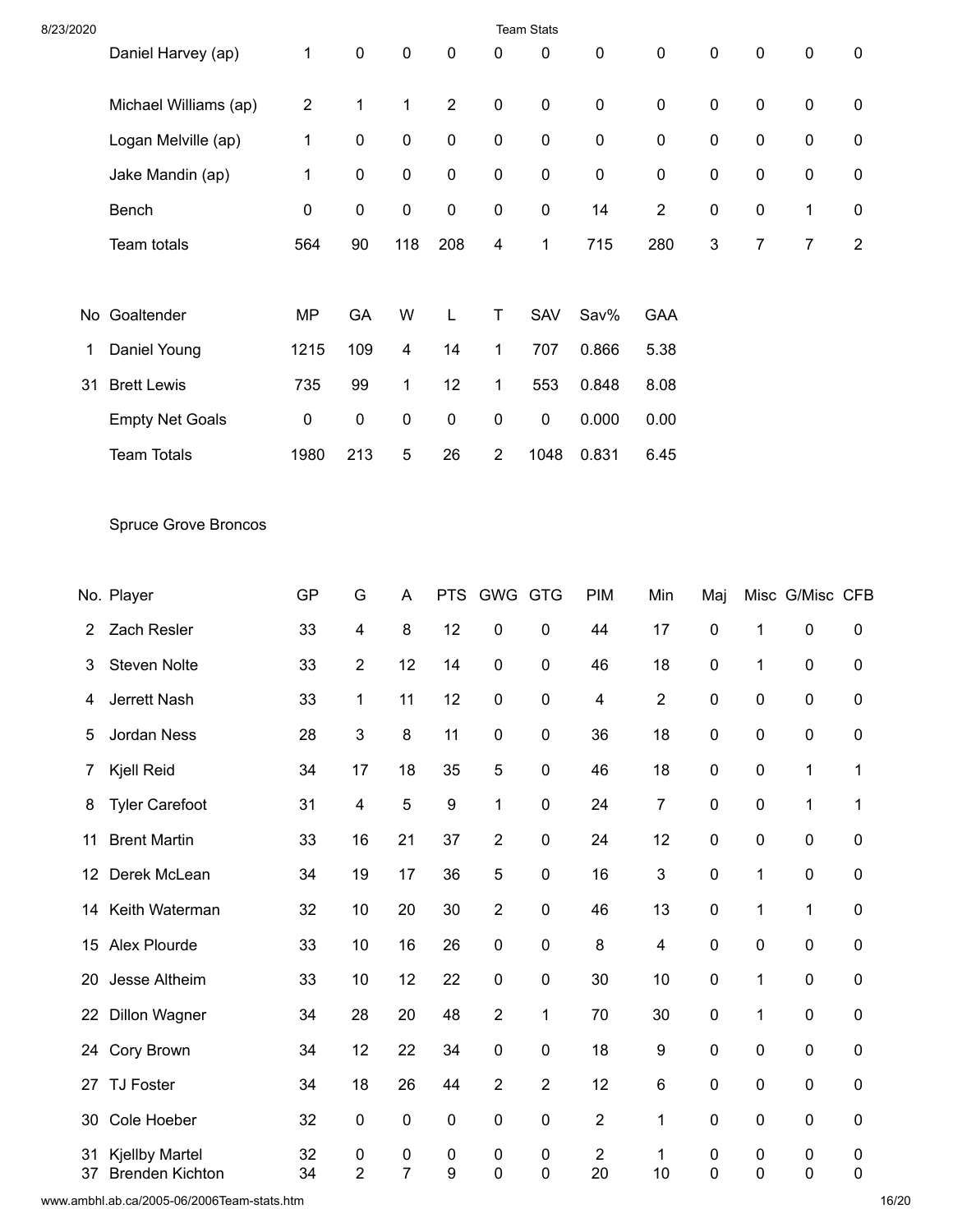Team Stats

| 44 | <b>Ryley Miller</b>         | 34           | 3                       | 8                         | 11                      | 0              | 0                | 45             | 15             | 1                | 0                | 1               | 0              |
|----|-----------------------------|--------------|-------------------------|---------------------------|-------------------------|----------------|------------------|----------------|----------------|------------------|------------------|-----------------|----------------|
|    | Kevin Briner (ap)           | $\mathbf{1}$ | $\mathbf{1}$            | $\ensuremath{\mathsf{3}}$ | $\overline{\mathbf{4}}$ | $\pmb{0}$      | $\pmb{0}$        | 0              | $\pmb{0}$      | $\pmb{0}$        | 0                | $\pmb{0}$       | 0              |
|    | Bench                       | 0            | 0                       | $\pmb{0}$                 | 0                       | 0              | $\boldsymbol{0}$ | $\overline{2}$ | 1              | 0                | 0                | 0               | 0              |
|    | Team totals                 | 592          | 160                     | 234                       | 394                     | 19             | 3                | 495            | 195            | 1                | 6                | 4               | $\overline{2}$ |
|    |                             |              |                         |                           |                         |                |                  |                |                |                  |                  |                 |                |
| No | Goaltender                  | <b>MP</b>    | GA                      | W                         | L                       | Τ              | SAV              | Sav%           | <b>GAA</b>     |                  |                  |                 |                |
| 30 | Cole Hoeber                 | 1066         | 56                      | 8                         | $\overline{7}$          | 3              | 466              | 0.893          | 3.15           |                  |                  |                 |                |
| 31 | <b>Kjellby Martel</b>       | 974          | 55                      | 9                         | 5                       | $\overline{2}$ | 428              | 0.886          | 3.39           |                  |                  |                 |                |
|    | <b>Empty Net Goals</b>      | $\pmb{0}$    | 0                       | $\pmb{0}$                 | 0                       | $\pmb{0}$      | $\boldsymbol{0}$ | 0.000          | 0.00           |                  |                  |                 |                |
|    | <b>Team Totals</b>          | 2040         | 111                     | 17                        | 12                      | 5              | 697              | 0.863          | 3.26           |                  |                  |                 |                |
|    |                             |              |                         |                           |                         |                |                  |                |                |                  |                  |                 |                |
|    | <b>SSAC Southgate Lions</b> |              |                         |                           |                         |                |                  |                |                |                  |                  |                 |                |
|    |                             |              |                         |                           |                         |                |                  |                |                |                  |                  |                 |                |
|    | No. Player                  | <b>GP</b>    | G                       | Α                         |                         | PTS GWG        | <b>GTG</b>       | <b>PIM</b>     | Min            | Maj              |                  | Misc G/Misc CFB |                |
| 1  | Kent Simpson                | 31           | $\pmb{0}$               | $\pmb{0}$                 | 0                       | 0              | 0                | $\pmb{0}$      | $\pmb{0}$      | $\pmb{0}$        | $\boldsymbol{0}$ | 0               | 0              |
| 2  | Andrew Aylward              | 32           | 4                       | 4                         | 8                       | $\pmb{0}$      | $\pmb{0}$        | 38             | 19             | $\pmb{0}$        | 0                | $\pmb{0}$       | 0              |
| 4  | Samuel Dezman               | 34           | 19                      | 24                        | 43                      | 1              | $\pmb{0}$        | 70             | 20             | 0                | 1                | $\overline{2}$  | 1              |
| 5  | <b>Greg Andrais</b>         | 21           | $\pmb{0}$               | 1                         | 1                       | $\pmb{0}$      | $\pmb{0}$        | 6              | 3              | $\pmb{0}$        | 0                | $\pmb{0}$       | 0              |
| 6  | Geoffrey Springel           | 34           | 0                       | 4                         | 4                       | $\pmb{0}$      | $\pmb{0}$        | 32             | 16             | 0                | 0                | 0               | 0              |
| 7  | <b>Rhett Rachinski</b>      | 32           | 24                      | 16                        | 40                      | 4              | 1                | 22             | 11             | $\pmb{0}$        | 0                | $\pmb{0}$       | 0              |
| 8  | Jonathan Whillans           | 31           | 10                      | 11                        | 21                      | $\pmb{0}$      | $\boldsymbol{0}$ | 34             | 12             | $\pmb{0}$        | 1                | 0               | 0              |
| 9  | Brennan Yadlowski           | 33           | $\overline{7}$          | 27                        | 34                      | $\pmb{0}$      | $\mathbf 0$      | 127            | 41             | 1                | $\mathbf 1$      | 3               | 1              |
| 10 | Jordan Bauer                | 33           | 9                       | 18                        | 27                      | $\overline{2}$ | $\pmb{0}$        | 62             | 21             | $\pmb{0}$        | 0                | $\overline{2}$  | 1              |
| 11 | Cam Bush                    | 34           | 5                       | 11                        | 16                      | $\mathbf{1}$   | $\mathbf 0$      | 70             | 30             | $\boldsymbol{0}$ | 1                | 0               | 0              |
|    | 12 Aaron Borejko            | 32           | 3                       | 21                        | 24                      | $\mathbf{1}$   | $\pmb{0}$        | 48             | 19             | $\pmb{0}$        | 1                | 0               | 0              |
| 14 | <b>Charles Wells</b>        | 34           | 29                      | 33                        | 62                      | $\overline{2}$ | 1                | 68             | 24             | $\pmb{0}$        | 1                | $\mathbf 1$     | 0              |
|    | 15 Tyler Parks              | 34           | 10                      | 24                        | 34                      | 1              | $\pmb{0}$        | 54             | 27             | $\pmb{0}$        | 0                | $\pmb{0}$       | 0              |
| 16 | <b>Matthew Koebel</b>       | 31           | 20                      | 22                        | 42                      | 6              | 1                | 16             | 8              | $\boldsymbol{0}$ | 0                | 0               | 0              |
| 17 | Topher Flanagan             | 33           | 15                      | 16                        | 31                      | $\mathfrak{S}$ | $\pmb{0}$        | 56             | 28             | $\pmb{0}$        | 0                | $\pmb{0}$       | 0              |
|    | 18 Dakota Mercredi          | 32           | 5                       | 17                        | 22                      | $\overline{2}$ | 1                | 14             | $\overline{7}$ | $\pmb{0}$        | 0                | 0               | 0              |
| 19 | <b>Blayze Bruyer</b>        | 33           | 9                       | 11                        | 20                      | 1              | 1                | 16             | 8              | $\pmb{0}$        | $\pmb{0}$        | $\pmb{0}$       | 0              |
|    | 20 Henrik Tervonen          | 34           | $\overline{\mathbf{4}}$ | 9                         | 13                      | $\pmb{0}$      | 0                | 20             | 10             | $\pmb{0}$        | 0                | $\pmb{0}$       | 0              |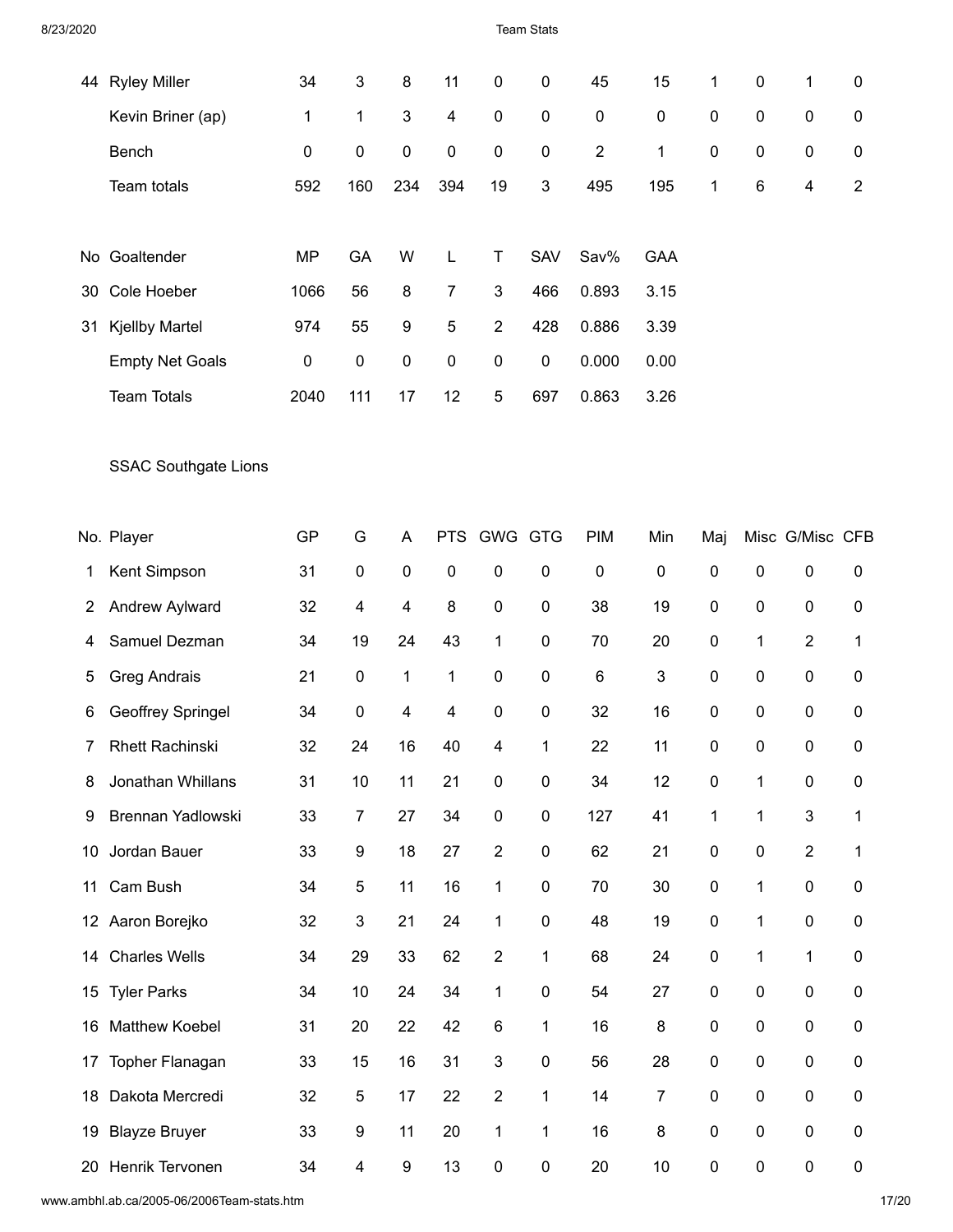| 8/23/2020      |                         |              |                           |                           |                           |                           | <b>Team Stats</b> |                         |                         |              |              |                 |                           |
|----------------|-------------------------|--------------|---------------------------|---------------------------|---------------------------|---------------------------|-------------------|-------------------------|-------------------------|--------------|--------------|-----------------|---------------------------|
| 31             | Jordan Gee              | 29           | $\pmb{0}$                 | $\pmb{0}$                 | $\pmb{0}$                 | $\mathbf{0}$              | 0                 | $\pmb{0}$               | $\pmb{0}$               | 0            | $\pmb{0}$    | $\pmb{0}$       | 0                         |
|                | Jacob Kalin (ap)        | $\mathbf{1}$ | $\mathbf{1}$              | $\mathbf{1}$              | $\overline{2}$            | $\pmb{0}$                 | $\pmb{0}$         | $\pmb{0}$               | $\pmb{0}$               | 0            | $\pmb{0}$    | $\mathbf 0$     | 0                         |
|                | Troy Rutkowski (ap)     | $\mathbf 1$  | $\pmb{0}$                 | $\mathbf{1}$              | 1                         | $\pmb{0}$                 | $\pmb{0}$         | $\pmb{0}$               | $\boldsymbol{0}$        | 0            | $\pmb{0}$    | $\pmb{0}$       | 0                         |
|                | Bench                   | $\pmb{0}$    | $\pmb{0}$                 | $\pmb{0}$                 | $\pmb{0}$                 | $\pmb{0}$                 | $\pmb{0}$         | 16                      | 3                       | 0            | $\pmb{0}$    | 1               | 0                         |
|                | Team totals             | 609          | 174                       | 271                       | 445                       | 24                        | $\mathbf 5$       | 769                     | 307                     | $\mathbf{1}$ | $\,6$        | 9               | $\ensuremath{\mathsf{3}}$ |
|                |                         |              |                           |                           |                           |                           |                   |                         |                         |              |              |                 |                           |
|                | No Goaltender           | <b>MP</b>    | GA                        | W                         | L                         | T                         | SAV               | Sav%                    | <b>GAA</b>              |              |              |                 |                           |
| 1              | Kent Simpson            | 911          | 32                        | 12                        | $\overline{2}$            | $\mathbf{1}$              | 341               | 0.914                   | 2.11                    |              |              |                 |                           |
| 31             | Jordan Gee              | 1119         | 52                        | 13                        | $\ensuremath{\mathsf{3}}$ | $\ensuremath{\mathsf{3}}$ | 425               | 0.891                   | 2.79                    |              |              |                 |                           |
|                | <b>Empty Net Goals</b>  | $\pmb{0}$    | $\pmb{0}$                 | $\pmb{0}$                 | $\pmb{0}$                 | $\pmb{0}$                 | $\pmb{0}$         | 0.000                   | 0.00                    |              |              |                 |                           |
|                | <b>Team Totals</b>      | 2030         | 84                        | 25                        | $\mathbf 5$               | $\overline{\mathbf{4}}$   | 565               | 0.871                   | 2.48                    |              |              |                 |                           |
|                |                         |              |                           |                           |                           |                           |                   |                         |                         |              |              |                 |                           |
|                | <b>St Albert Sabres</b> |              |                           |                           |                           |                           |                   |                         |                         |              |              |                 |                           |
|                |                         |              |                           |                           |                           |                           |                   |                         |                         |              |              |                 |                           |
|                | No. Player              | GP           | G                         | A                         |                           | PTS GWG GTG               |                   | <b>PIM</b>              | Min                     | Maj          |              | Misc G/Misc CFB |                           |
| $\overline{2}$ | Ahl David               | 40           | $\overline{\mathbf{4}}$   | 10                        | 14                        | $\overline{2}$            | $\pmb{0}$         | 34                      | 12                      | $\pmb{0}$    | $\pmb{0}$    | $\mathbf{1}$    | 0                         |
| 3              | Trudel Brett            | 28           | 1                         | $\ensuremath{\mathsf{3}}$ | $\mathbf 5$               | $\pmb{0}$                 | $\pmb{0}$         | 12                      | $\,6$                   | 0            | $\pmb{0}$    | 0               | 0                         |
| 4              | Wolansky Keaton         | 34           | $\ensuremath{\mathsf{3}}$ | $\mathbf 5$               | 8                         | $\pmb{0}$                 | $\pmb{0}$         | 22                      | 11                      | 0            | $\pmb{0}$    | $\mathbf 0$     | 0                         |
| 5              | Mounzer Derek           | 16           | 1                         | $\mathbf{1}$              | $\overline{2}$            | $\pmb{0}$                 | $\pmb{0}$         | 14                      | $\overline{7}$          | 0            | $\mathbf 0$  | $\pmb{0}$       | 0                         |
|                | 6 Biollo Matthew        | 34           | $\pmb{0}$                 | $\overline{7}$            | $\overline{7}$            | $\pmb{0}$                 | $\pmb{0}$         | 22                      | 11                      | $\pmb{0}$    | $\pmb{0}$    | $\pmb{0}$       | $\pmb{0}$                 |
| $\mathbf{7}$   | Fraser Taylor           | 28           | 17                        | 12                        | 29                        | $\pmb{0}$                 | $\mathbf{1}$      | 50                      | 15                      | $\pmb{0}$    | $\mathbf 1$  | $\mathbf 1$     | $\pmb{0}$                 |
| 9              | Bolduc Max              | 31           | 9                         | 11                        | 20                        | $\pmb{0}$                 | $\boldsymbol{2}$  | 35                      | 10                      | 1            | $\pmb{0}$    | $\mathbf{1}$    | $\pmb{0}$                 |
|                | 10 Smith Trent          | 34           | $\boldsymbol{7}$          | $\mathbf{3}$              | 10                        | $\mathbf{1}$              | $\pmb{0}$         | 44                      | 17                      | 0            | $\pmb{0}$    | $\mathbf{1}$    | 0                         |
|                | 11 Chikie Cody          | 33           | 10                        | 12                        | 22                        | $\mathbf{1}$              | $\pmb{0}$         | 38                      | 19                      | 0            | $\pmb{0}$    | 0               | $\pmb{0}$                 |
|                | 14 Wall Stephen         | 34           | 20                        | 11                        | 31                        | $\boldsymbol{2}$          | $\pmb{0}$         | 76                      | 33                      | 0            | $\mathbf{1}$ | $\pmb{0}$       | $\pmb{0}$                 |
|                | 15 Reid Brady           | 27           | $\mathbf 1$               | $\bf 8$                   | $\boldsymbol{9}$          | $\pmb{0}$                 | $\pmb{0}$         | 14                      | $\boldsymbol{7}$        | 0            | $\pmb{0}$    | 0               | $\pmb{0}$                 |
|                | 16 Fairall T.J.         | 33           | $\,6$                     | $\overline{7}$            | 13                        | $\pmb{0}$                 | $\pmb{0}$         | 8                       | $\overline{\mathbf{4}}$ | 0            | $\pmb{0}$    | $\pmb{0}$       | $\pmb{0}$                 |
|                | 17 Wiun Daniel          | 27           | $\pmb{0}$                 | $\,6\,$                   | $\,6\,$                   | $\pmb{0}$                 | $\pmb{0}$         | 30                      | 15                      | 0            | $\pmb{0}$    | 0               | $\pmb{0}$                 |
|                | 18 Mostowich Curtis     | 34           | 11                        | 16                        | 27                        | $\mathbf{1}$              | $\pmb{0}$         | 42                      | 21                      | 0            | $\pmb{0}$    | $\pmb{0}$       | $\pmb{0}$                 |
|                | 19 Pollard Troy         | 32           | $\overline{7}$            | 9                         | 16                        | $\mathbf{1}$              | $\pmb{0}$         | 8                       | $\overline{\mathbf{4}}$ | 0            | $\pmb{0}$    | 0               | $\pmb{0}$                 |
|                | 20 Maeda Joshua         | 24           | $\boldsymbol{7}$          | $\boldsymbol{9}$          | 16                        | $\mathbf{1}$              | $\pmb{0}$         | $\,6\,$                 | $\sqrt{3}$              | 0            | $\pmb{0}$    | $\pmb{0}$       | 0                         |
|                | 29 Terris Patrick       | 28           | $\pmb{0}$                 | $\mathbf{1}$              | $\mathbf{1}$              | $\pmb{0}$                 | $\pmb{0}$         | $\overline{\mathbf{4}}$ | $\boldsymbol{2}$        | 0            | $\pmb{0}$    | 0               | $\pmb{0}$                 |
|                | 31 Bunz Tyler           | 22           | $\pmb{0}$                 | $\pmb{0}$                 | $\pmb{0}$                 | $\pmb{0}$                 | $\pmb{0}$         | $\overline{4}$          | $\boldsymbol{2}$        | 0            | $\pmb{0}$    | 0               | $\pmb{0}$                 |

www.ambhl.ab.ca/2005-06/2006Team-stats.htm 18/20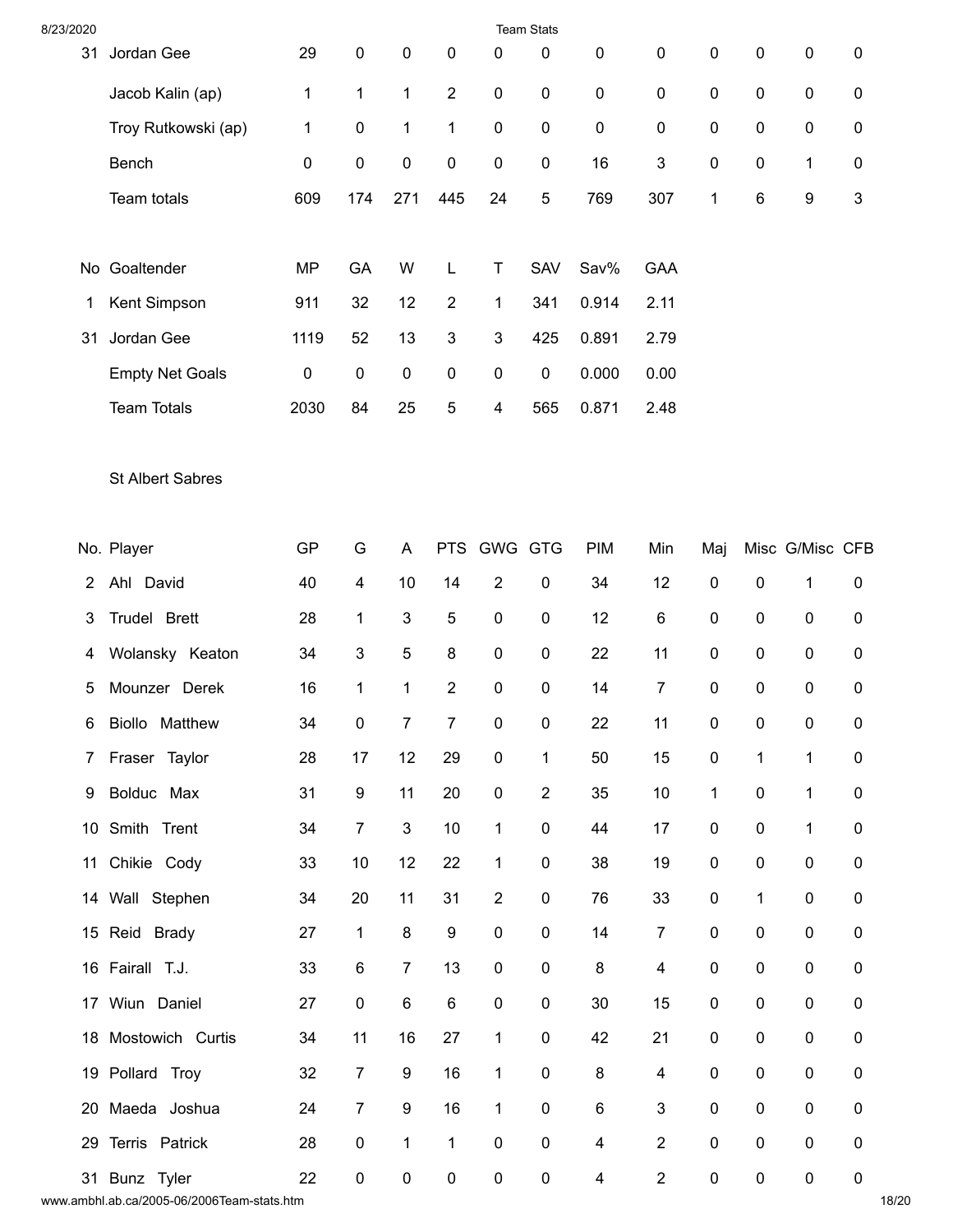| 8/23/2020 | <b>Team Stats</b>                             |                |                         |                         |                  |                        |                        |            |                  |        |                        |                 |                |
|-----------|-----------------------------------------------|----------------|-------------------------|-------------------------|------------------|------------------------|------------------------|------------|------------------|--------|------------------------|-----------------|----------------|
|           | Ted Hanson (ap)                               | $\overline{c}$ | $\boldsymbol{2}$        | $\pmb{0}$               | $\sqrt{2}$       | 0                      | 1                      | $\pmb{0}$  | $\pmb{0}$        | 0      | $\pmb{0}$              | $\pmb{0}$       | 0              |
|           | Tyler Porteous (ap)                           | $\sqrt{2}$     | $\pmb{0}$               | $\mathbf{1}$            | 1                | $\pmb{0}$              | $\pmb{0}$              | $\pmb{0}$  | $\pmb{0}$        | 0      | $\pmb{0}$              | $\pmb{0}$       | 0              |
|           | Garth Wallin (ap)                             | 1              | $\pmb{0}$               | $\pmb{0}$               | $\pmb{0}$        | $\pmb{0}$              | $\pmb{0}$              | $\pmb{0}$  | $\pmb{0}$        | 0      | $\pmb{0}$              | $\pmb{0}$       | 0              |
|           | Bench                                         | 0              | $\pmb{0}$               | $\pmb{0}$               | $\pmb{0}$        | $\pmb{0}$              | $\pmb{0}$              | $\sqrt{2}$ | 1                | 0      | $\pmb{0}$              | 0               | 0              |
|           | Team totals                                   | 544            | 106                     | 132                     | 239              | 9                      | 4                      | 465        | 200              | 1      | $\sqrt{2}$             | 4               | $\pmb{0}$      |
|           |                                               |                |                         |                         |                  |                        |                        |            |                  |        |                        |                 |                |
|           | No Goaltender                                 | <b>MP</b>      | GA                      | W                       | L                | T                      | SAV                    | Sav%       | <b>GAA</b>       |        |                        |                 |                |
| 29        | Terris Patrick                                | 1127           | 61                      | 10                      | 9                | $\overline{c}$         | 693                    | 0.919      | 3.25             |        |                        |                 |                |
| 31        | Bunz Tyler                                    | 912            | 69                      | $\overline{2}$          | $\boldsymbol{9}$ | $\sqrt{2}$             | 583                    | 0.894      | 4.54             |        |                        |                 |                |
|           | <b>Empty Net Goals</b>                        | 1              | $\mathbf{1}$            | $\pmb{0}$               | $\pmb{0}$        | $\pmb{0}$              | $\pmb{0}$              | 0.000      | 0.00             |        |                        |                 |                |
|           | <b>Team Totals</b>                            | 2040           | 131                     | 12                      | 18               | $\overline{4}$         | 1021                   | 0.886      | 3.85             |        |                        |                 |                |
|           | <b>Strathcona Northern Collision Warriors</b> |                |                         |                         |                  |                        |                        |            |                  |        |                        |                 |                |
|           | No. Player                                    | <b>GP</b>      | G                       | A                       |                  | PTS GWG GTG            |                        | <b>PIM</b> | Min              | Maj    |                        | Misc G/Misc CFB |                |
| 2         | Wes Walkeden                                  | 34             | $\,6$                   | 12                      | 18               | $\overline{2}$         | 1                      | 54         | 22               | 0      | $\mathbf{1}$           | 0               | 0              |
| 3         | Mark Pysyk                                    | 34             | 10                      | 20                      | 30               | $\pmb{0}$              | $\pmb{0}$              | 85         | 25               | 1      | $\sqrt{2}$             | $\mathbf{1}$    | 0              |
| 4         | James, Dobni                                  | 30             | $\overline{\mathbf{4}}$ | $\,6\,$                 | 10               | $\pmb{0}$              | $\pmb{0}$              | 10         | 5                | 0      | $\pmb{0}$              | $\pmb{0}$       | 0              |
| 6         | Erik Haugen                                   | 34             | 1                       | $\overline{7}$          | $\bf 8$          | $\pmb{0}$              | $\pmb{0}$              | 68         | 34               | 0      | $\pmb{0}$              | $\pmb{0}$       | $\pmb{0}$      |
| 7         | Joseph Morrow                                 | 22             | $\pmb{0}$               | 5                       | 5                | 0                      | $\pmb{0}$              | 24         | 12               | 0      | 0                      | 0               | 0              |
| 9         | Josh Ennis                                    | 33             | 12                      | 18                      | 30               | $\mathbf{1}$           | $\pmb{0}$              | 63         | 24               | 1      | $\pmb{0}$              | 1               | 0              |
| 10        | Jeff Beattie                                  | 34             | 22                      | 25                      | 47               | $\,6$                  | $\pmb{0}$              | 73         | 24               | 1      | $\mathbf{1}$           | 1               | 0              |
| 11        | Kyle MacDonell                                | 28             | 1                       | $\overline{\mathbf{4}}$ | $\mathbf 5$      | $\pmb{0}$              | $\pmb{0}$              | 16         | 8                | 0      | $\pmb{0}$              | $\pmb{0}$       | 0              |
| 13        | Jordan McClean                                | 34             | 5                       | $\overline{2}$          | $\overline{7}$   | $\pmb{0}$              | 1                      | 78         | 34               | 0      | $\mathbf{1}$           | $\pmb{0}$       | 0              |
|           | 14 Curtis Neufeld                             | 33             | $\pmb{0}$               | $\bf 8$                 | $\bf 8$          | $\pmb{0}$              | $\pmb{0}$              | 48         | 24               | 0      | $\pmb{0}$              | $\pmb{0}$       | 0              |
|           | 15 Wyatt Cleveley                             | 32             | 14                      | 10                      | 24               | $\pmb{0}$              | $\pmb{0}$              | 28         | $\boldsymbol{9}$ | 0      | $\mathbf{1}$           | $\pmb{0}$       | 0              |
| 16        | Shane Maloney                                 | 34             | $\overline{7}$          | $\mathbf 5$             | 12               | $\pmb{0}$              | $\pmb{0}$              | 28         | 14               | 0      | $\pmb{0}$              | 0               | $\pmb{0}$      |
| 17        | Kieran Purich                                 | 34             | $\boldsymbol{7}$        | 14                      | 21               | $\pmb{0}$              | 1                      | 34         | 17               | 0      | $\pmb{0}$              | $\pmb{0}$       | 0              |
|           | 18 Adam Beller                                | 32             | 18                      | 25                      | 43               | $\mathfrak{B}$         | $\pmb{0}$              | 87         | 31               | 1      | $\mathbf{1}$           | 1               | 0              |
| 19        | Dustin Verdonk                                | 34             | 16                      | 22                      | 38               | $\overline{2}$         | $\overline{2}$         | 16         | 8                | 0      | $\pmb{0}$              | $\pmb{0}$       | 0              |
| 31        | <b>Tyler Briggs</b>                           | 34             | $\pmb{0}$               | $\pmb{0}$               | $\pmb{0}$        | $\pmb{0}$              | $\pmb{0}$              | $\pmb{0}$  | 0                | 0      | $\pmb{0}$              | $\pmb{0}$       | 0              |
| 33        | Chance Pacholik<br>Jacob Ruzycki (ap)         | 32<br>6        | $\pmb{0}$<br>0          | $\pmb{0}$<br>3          | $\pmb{0}$<br>3   | $\pmb{0}$<br>$\pmb{0}$ | $\pmb{0}$<br>$\pmb{0}$ | 6<br>0     | 3<br>0           | 0<br>0 | $\pmb{0}$<br>$\pmb{0}$ | 0<br>$\pmb{0}$  | 0<br>$\pmb{0}$ |

www.ambhl.ab.ca/2005-06/2006Team-stats.htm 19/20